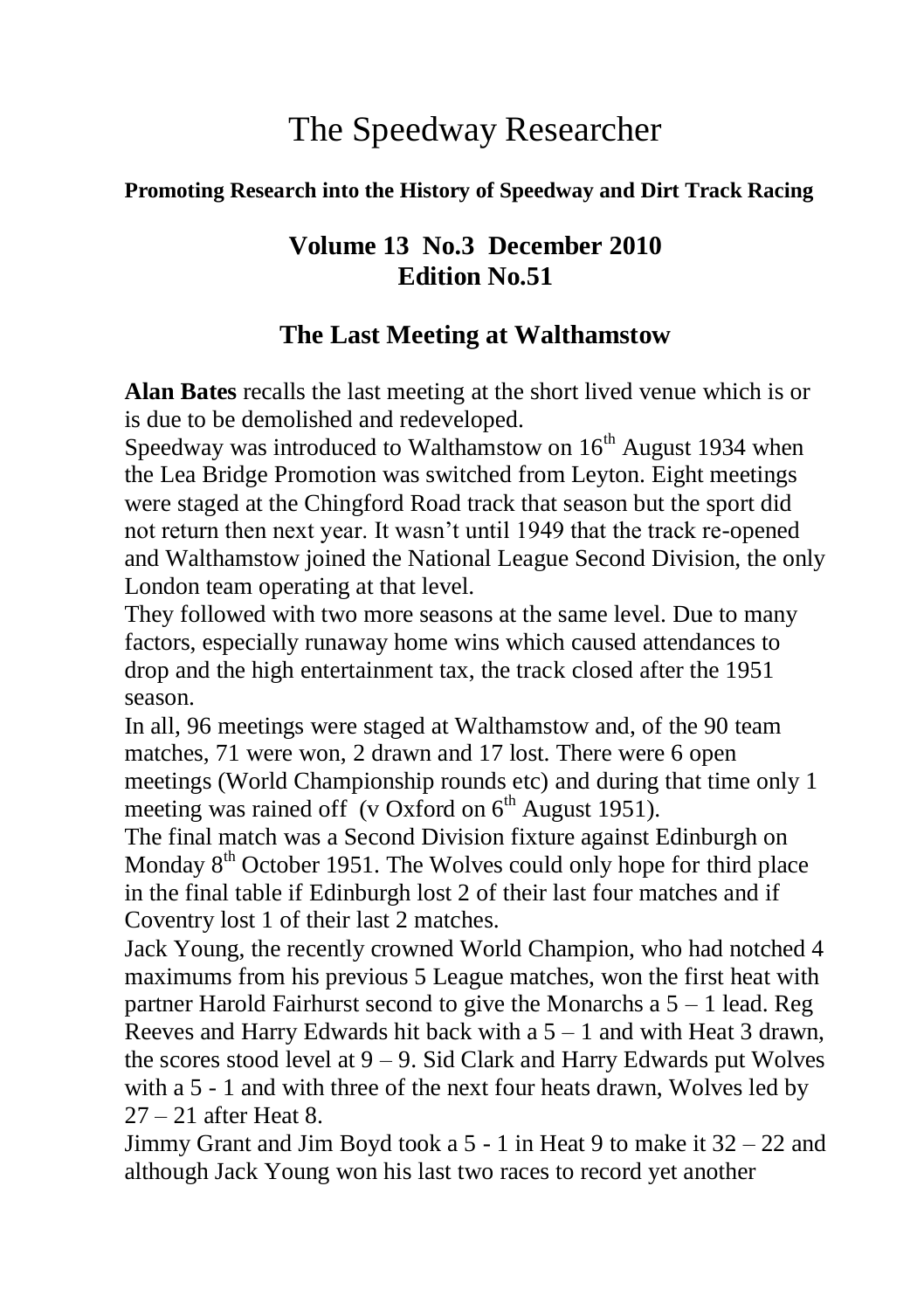maximum, Edinburgh did not manage another Heat win and the final score was Walthamstow 51 Edinburgh 33. Walthamstow scorers were: Reg Reeves 1, Jimmy Grant 8, Jim Boyd 6, Harry Edwards 6, Pete Lansdale 5, Sid Clark (res) 5, Alby Smith (res) 0. Top for Edinburgh were Jack Young 12 and Dick Campbell 7.

Both Edinburgh and Coventry gained enough points from their remaining matches and Wolves ended up fifth.

In the second half Jack Young won the Visitors" Trophy and Reg Reeves won the Wolves" Trophy. The final race at the stadium was the Mechanics Race which was won by Pete Lansdale"s mechanic, Ron Annall in 60.8 seconds for 3 laps. The track record for four laps was 60.2 set by Bob Leverenz of Norwich the previous week.

The programme contained a Membership Application to rejoin the Supporter' Club for a fee of  $1/6$  (£0.07.5p) and Alan wonders if anyone who paid that night got their money back.

It is interesting to note that the admission charges in 1934 were 1/3  $(QE(0.06p), 2/6 (£0.12.5p)$  and  $5/-(£0.25p)$  and at the end of 1951 they were 1/6d, and 3/- (£0.15p) with Supporters Club members getting a discounted price of 1/3d and 2/7d (@£0.13p).

(**Eds** Were there not some ideas of Walthamstow wanting Division One status if they ran in 1952?)

# **Keith Gurtner story update**

**Tony Webb** sends the following

The two recent stories on Keith Gurtner raised comments from **Vic** (Vanni) and **Ross** (Garrigan) on four points.

**1 1948 Newcastle accident.** This was incorrect the year was 1949 and the accident was at Ashfield but involved a Newcastle rider Ernie Brecknell. Norm Evans received injuries from which he never fully recovered

**2 Ron Phillips** Was not in the Ashfield team at the same time as Ken le Breton and Keith Gurtner. [ My information was that Phillips was signed initially by Ashfield during the 1950 period when the former riders were at Ashfield but of course that does not make him a team member.]

**3 World championship qualification**. Clearly I have misinterperated the difference between meetings and rounds. Therefore it was incorrect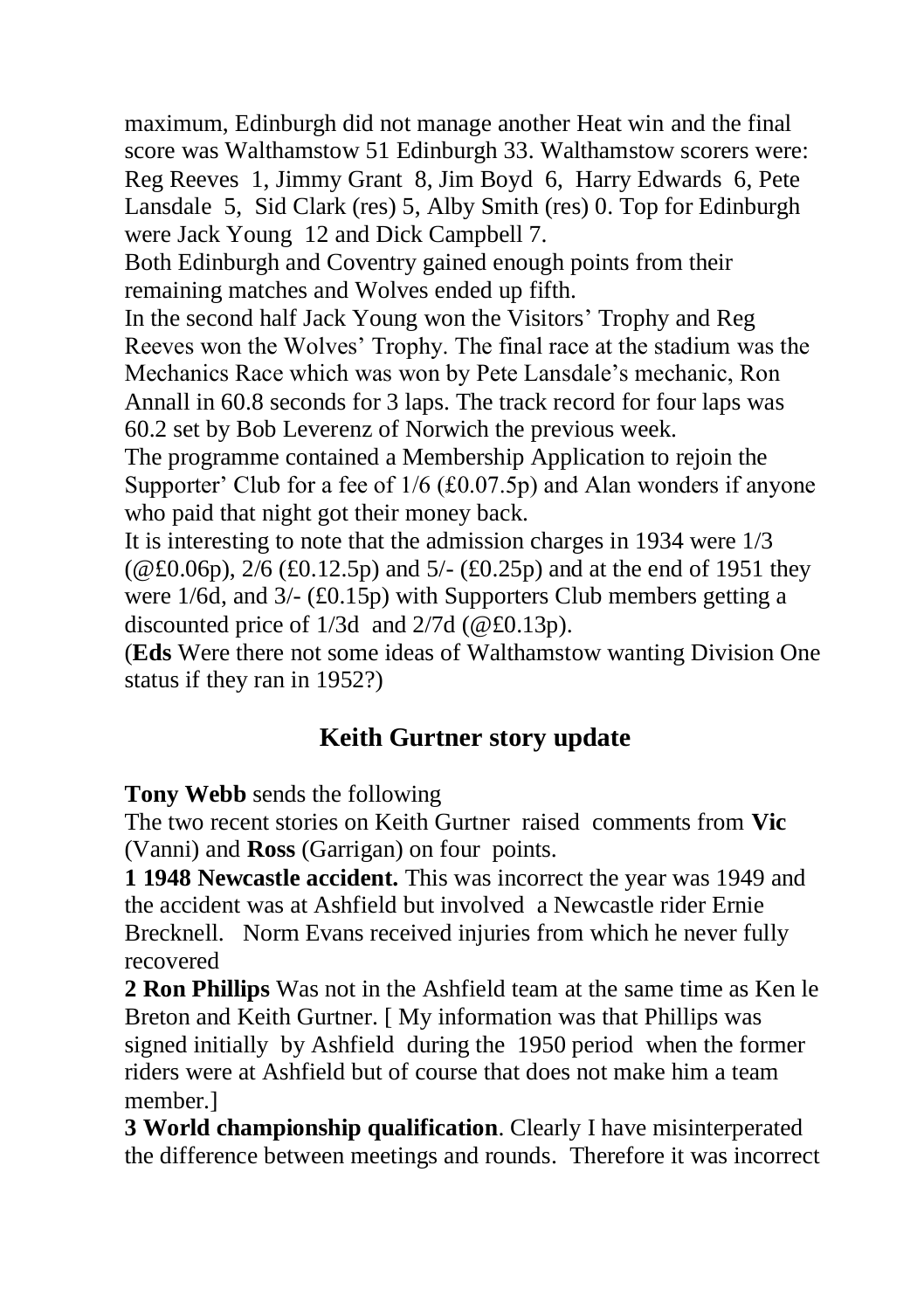to state that Gurtner failed to qualify from one meeting, as the system gave each rider three meetings to qualify from.

**Consecutive seasons**. The intent here was to illustrate the fact that Keith Gurtner travelled to and from Australia for seven seasons. There may be Australian riders who had longer periods of consecutive seasons but many wintered in England at least once, i.e. Jack Young, Bob Sharp, Bluey Scott, Jack Biggs. In fact the only rider I can think of who returned home each season was Ron Bainbridge.

#### **Article Accuracy**

The onus for the correctness of articles lies with the writer, A missing word or a failure to explain a point clearly can lead to the wrong interpretation of what the writer is trying to put over. I now reference all resources, I did not do that when this article was written in 2006 but I do know that items 1 and 2 were gleaned from press reports. One cannot expect the Speedway Researcher to check every article, all they can do is publish articles from writers they consider reliable.

From my point of view I welcome the input from readers like Vic and Ross who take time to point out mistakes in a constructive manner so the writer is not discouraged. That way we can strive for greater accuracy, I think that is what it is all about.

**Tony (Eds** Positive corrections plus comments always welcome.)

# **THE "DIRT TRACK" IN THE FOREST**

**Pete Cook** looks at High Beech in this article first published the Loughton and District Historical Society Newsletter No. 182. Sunday, 19 February 1928 is seemingly a date of no significance in world history. True, it did mark the closing day of the 1928 Winter Olympics, but, on that day, behind the King"s Oak Hotel at High Beach, it heralded the birth of Speedway in the UK with the first organised meeting. The sport in its true form is generally accepted as having originated in Australia, although there have been claims for earlier events on much bigger tracks in America and South Africa. A man named Johnnie Hoskins introduced racing on motorcycles, round a dirt track under lights, as an "added attraction" at the 1923 West Maitland Agricultural Show of which he was then the Secretary. It quickly spread across Australia, with Hoskins as the entrepreneur at the helm, and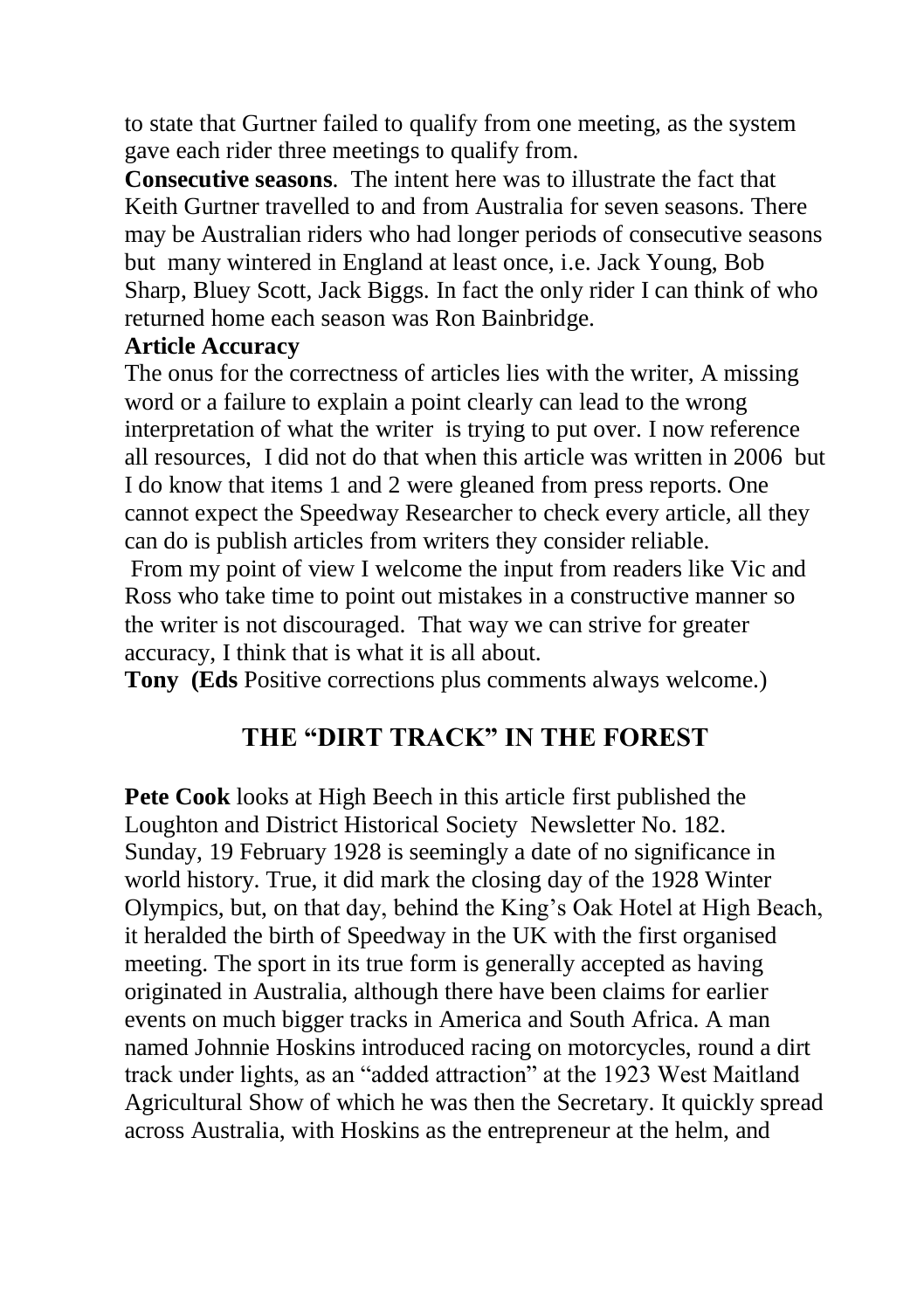before too long he was contemplating promoting the sport further afield and was casting his eyes towards England.

There are of course other UK venues who have laid claim to holding the first meeting in England, including Camberley, where, on 7 May 1927, some races took place on sand – not cinders – and they rode clockwise, although anti-clockwise was the recognised Australian format. On25 June 1927 a meeting took place at Droylsden near Manchester, this time on cinders courtesy of the local power station, but again it was, apparently, not deemed an "official" event. On 9 November 1927 an attempt to hold a meeting at High Beach – on the old cinder running track behind the King"s Oak – was thwarted by the Auto-Cycle Union as it contravened Lord"s Day Observance Society regulations regarding meetings on a Sunday other than purely club events. However, an application by the Ilford Motor Cycle and Light Car Club to hold a meeting on 19 February 1928 finally met with the approval of the ACU. The event was widely advertised, both locally and in the motorcycling press, and riders from around the country were applying for membership in order to take part. The promoter, Jack Hill-Bailey, along with his wife, brother and some willing helpers estimated that with luck they might get some 3000 or so spectators on the day, and so the first officially organised and recognised speedway meeting in England was set to take place. Snow had been falling earlier in the month, but that morning "it could have been a July day" as one account described it, and the roads into and around Epping Forest quickly became jammed with every conceivable form of transport, from cycles and motorcycles, to cars, coaches and even lorries. It soon became apparent that the organiser"s estimate of crowd numbers was woefully adrift. Two large wooden gates adjacent to the King"s Oak were to be the entry point with tickets being sold at 6d. (2.5p) and programmes at 2d. An hour before the start the tickets had gone, the programmes had gone, any further attempt to collect money had been abandoned, the gates had been pushed down, and the rest of the spectators – later estimated at 25 to  $30,000$  – entered for free.

Once inside it had been instructed by the ruling body that spectators be kept behind a rope barrier inside the track, but it soon became apparent that there was no chance of this being observed. Thus the riders found themselves racing through an avenue of fans, cheered on not only from both sides, but also by those who had climbed to vantage points in the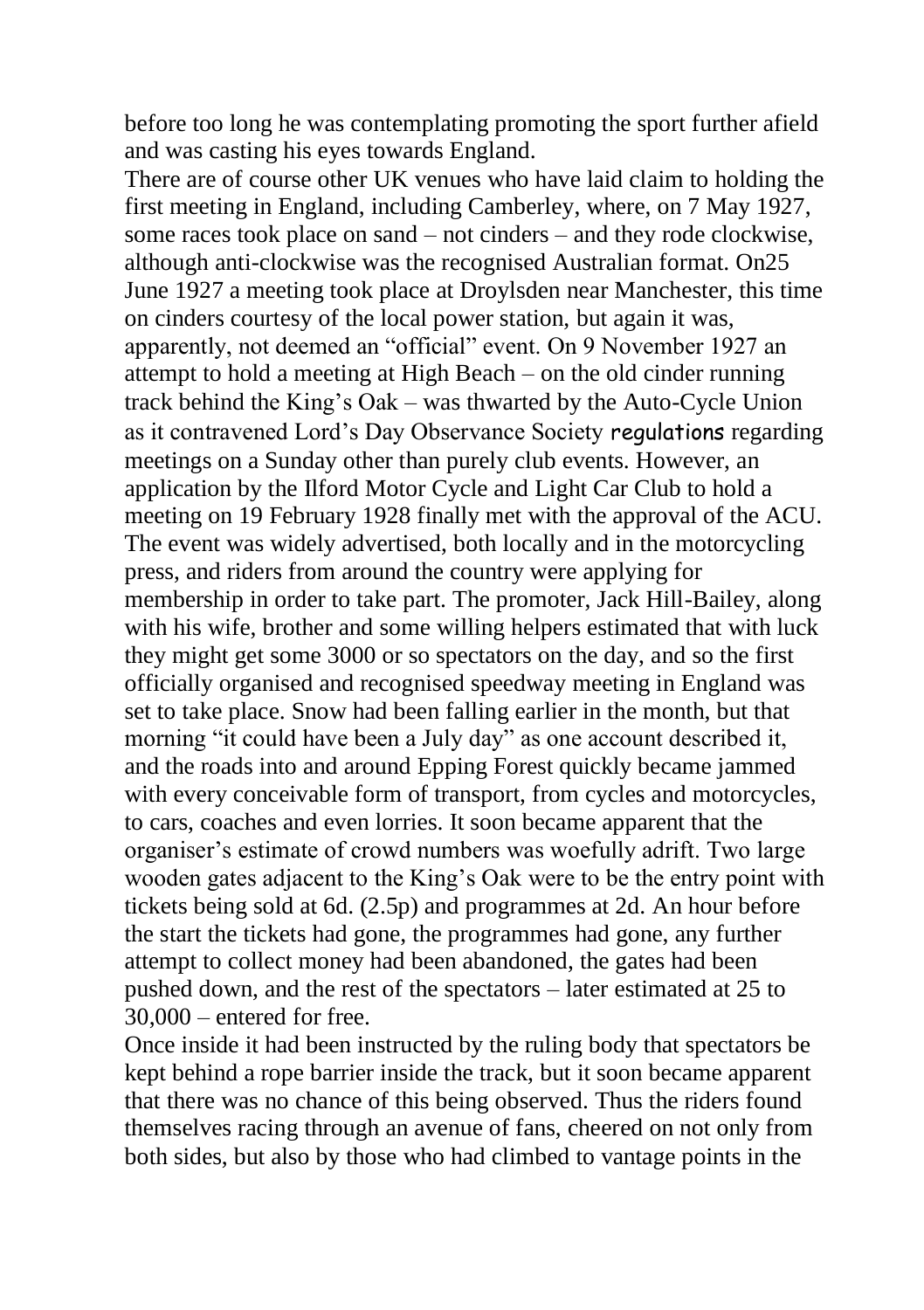surrounding trees. What Health and Safety – had it existed then – would have made of all this can only be a matter of conjecture, but subsequently instructions for modifications and new safety regulations were issued, which were to be carried out before another meeting was to be allowed.

Speedway had arrived and in no time leagues had been formed, with a High Beech team riding in the Southern League in the early 30s. Most of the legends of the sport rode here during that time: Aussies like Vic Huxley, Billy Lamont, Ron Johnson, and from the USA the Milne brothers and "Sprouts" Elder, and English stars such as Phil Bishop, "Tiger" Stevenson, Jack Parker and Colin Watson. All this information and more is readily available through other sources, and I have used it only to set the scene of those early days, and that memorable first meeting, in order to take up the story of the postwar period and my personal memories.

Saturday, 18 September 1948 saw the reopening of High Beech Speedway with a crowd of around 2,500 as reported in the local press, a far cry from the attendance at the first meeting. I have used the "Beech" spelling here as that is how it was recorded, both prewar and on the first programme which was priced at 4d and was a single folded sheet advising the event as a Challenge Match between High Beech and Leicester. Although age can often dim the memory, I seem to recall it was a fine day, and, as we lived at the top of Forest Road in Loughton, we set off, my father, a cousin and myself to walk to the track through the forest. Even as we walked we could hear the sound of engines being revved, and on entering the stadium I instantly wanted to go round to the pits where all the action was. We walked round the track outside the safety fence which was, as I remember, fairly solid, either wood or corrugated metal. Beyond the fence and surrounding the track was an earth bank, from which the spectators could view the action and – they discovered when racing started – be liberally sprayed with cinders! In 1949 the programme for the 2 July meeting celebrated the opening of the "new" track, wherein two straights had been introduced into the oval, and the programme notes hoped it would "provide better racing and, at the same time, prevent spectators from collecting the cinders!". However, it was from running round that bank that I got my first view into the pits where the bikes were being prepared, and smelt for the first time what I later learned was methanol, the "racing dope " that fuelled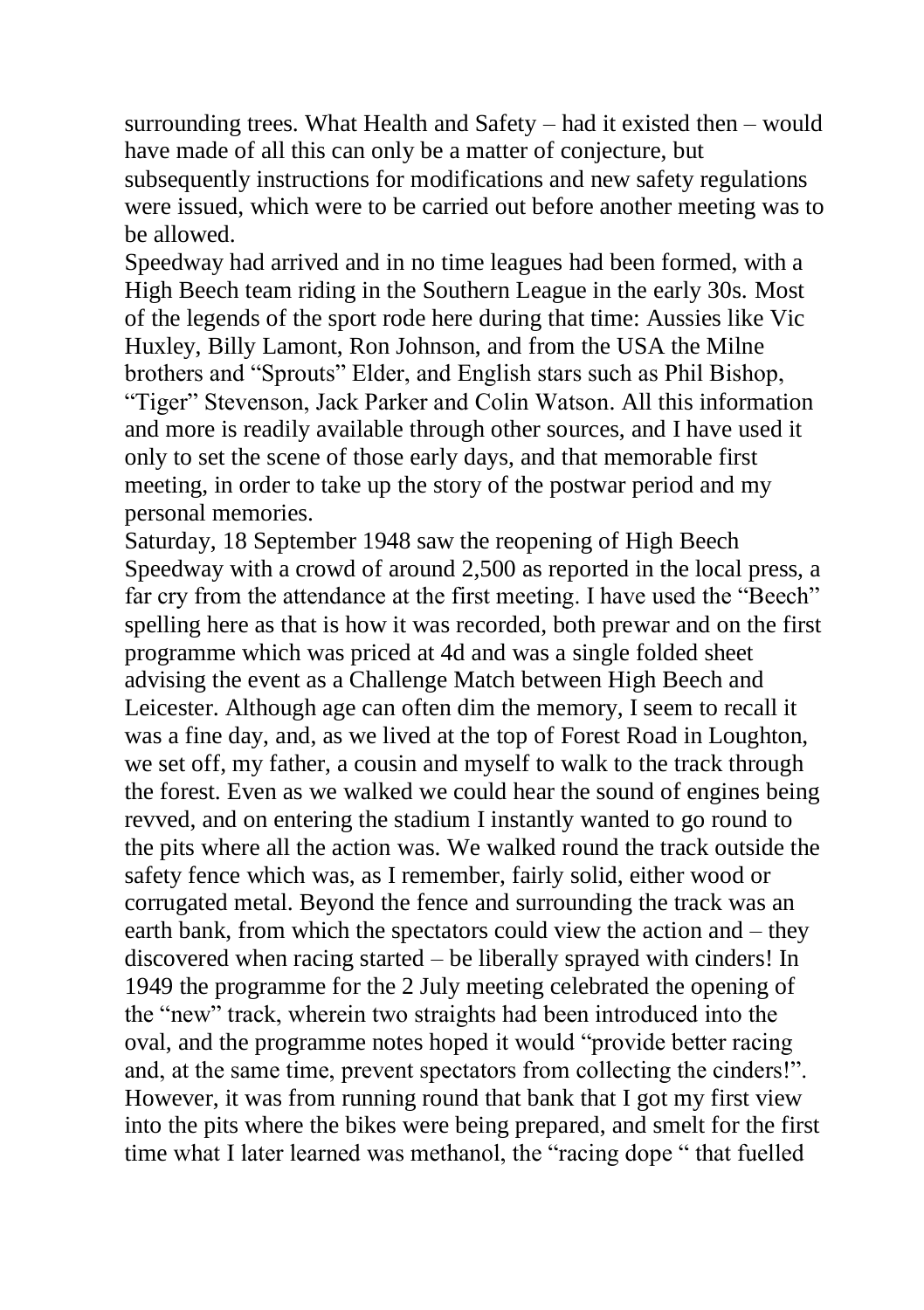them. When the first race started, the sight, smell and noise of these machines – capable of up to 60mph – being broadsided around the track, seemingly steering right while travelling left, was, at that early age , one of the most exciting things I had seen.

The afternoon sped on – race after race – although not without a few false starts, mechanical breakdowns and spills. Autographs were collected on the programme and, in no time it seemed, I was walking back home, hooked on speedway and looking forward to the next meeting. I was unaware then that later, in the summer holidays with a few friends, we would have the chance to push start the bikes! We found out that during the week the riders would often practice and novice training would take place, so we would ride our bikes through the forest to the back of the stadium where the fence was in disrepair and make our entry. Initially we would simply hang over the pit fence and watch until one day a rider wanting a start called out "Give us a push lads". We needed no second bidding and became unpaid push starters. This happened on several occasions and once again what Health And Safety would have made of it Heaven knows, but the "nanny state" was years in the future and we were boys loving our small part of the action.

It was also easier to get autographs in this situation and, among others, I acquired those of the aforementioned "Tiger" Stevenson and Phil Bishop which took pride of place in the collection. 1948 saw the release of *Once a Jolly Swagman,* one of the very few films to be made about speedway, with a cast that included Dirk Bogarde, Sid James, Bill Owen and Thora Hird. Bill"s riding sequences were performed by a rider named Jack Cooley, and when he signed for me he added "alias Lag Gibbon" the name of Bill"s character. Sadly the autograph book disappeared long ago, but the memory of collecting the signatures still remains.

Many of the riders who featured in those meetings of the late 1940"s were regulars such as Harry Simms, Vic Butcher, George Flower, Ernie Steers, Ted Moore and Allen Briggs. Allen was the son of the then manager of Walthamstow Stadium and subsequently opened a motorcycle shop in Chingford in the 50s – from whence came my first Lambretta scooter – and cars are still sold today under the family name from the same premises. High Beech was an ideal track for riders to learn their trade before being taken up by teams like Rye House,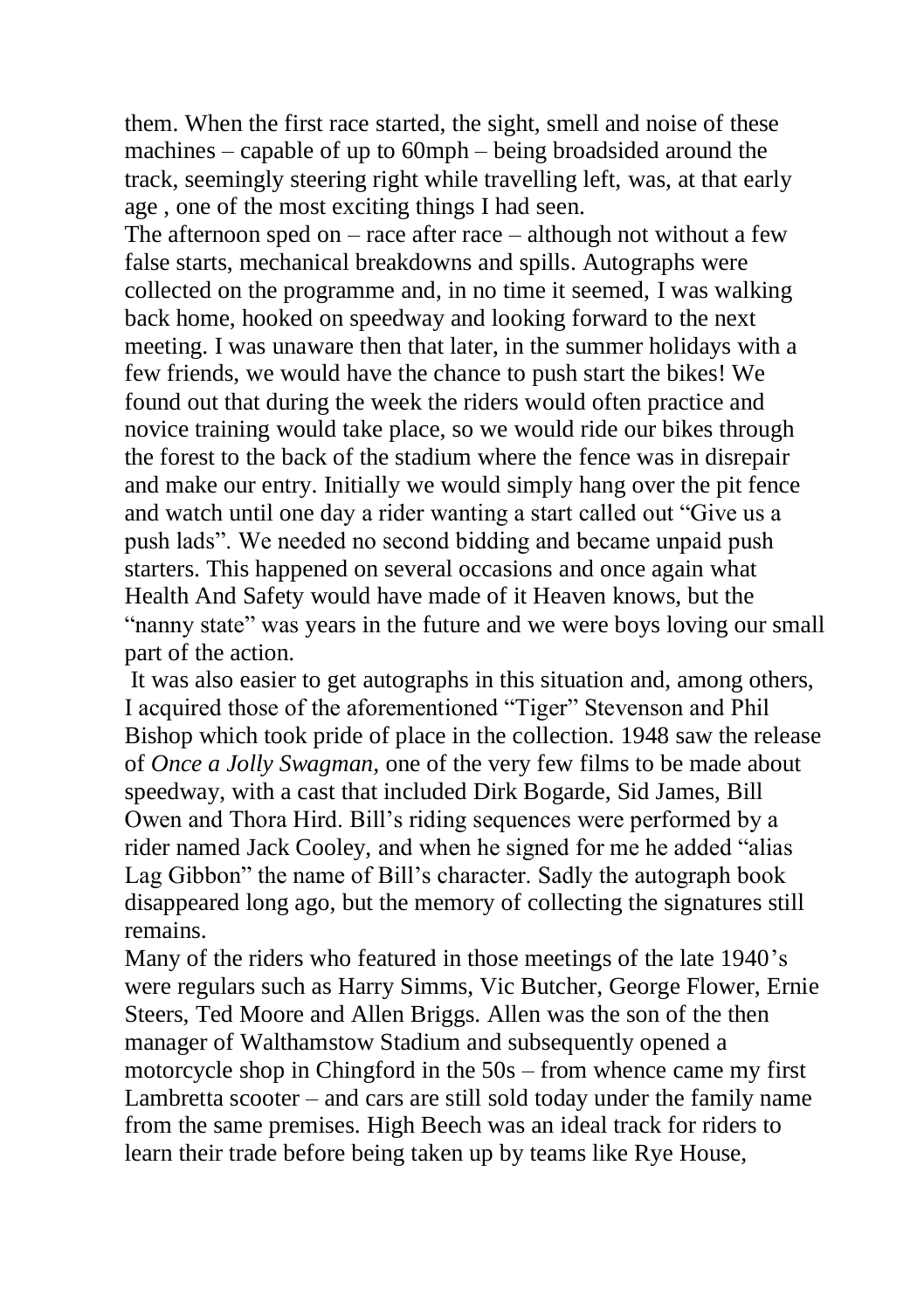Rayleigh, Yarmouth etc., and even more senior teams such as West Ham and Harringay. Among those who graduated were Jimmy Grant, Johnny "The Galloping Major" Fry,"Cowboy" Vic Ridgeon and Stan Page, all of whom, along with many others gained rides with League teams. Incidentally, Johnny"s nickname was acquired by the "wheelies" he performed when the race ended, particularly if he"d won. Although High Beech were never to achieve the League status of the prewar team, they rode every fortnight in challenge matches against other nursery teams such as California, Eastbourne and Rainham. I recall that as young lads, when we saw California listed we thought an American team was coming to race, only to find to our dismay that it was another English nursery team from Surrey. Events for Individual Trophies and Best Pairs were also included during the season and were always popular. Unfortunately, although the sport was enjoying huge popularity in the post war 40s and 50s – a meeting at Wembley in 1948 against West Ham, saw 85,000 inside the stadium with apparently another 20,000 locked outside – the revival at High Beech was not destined to last. Crowds were always around the 2,500 mark, possibly due to the lack of public transport coupled with it being a somewhat remote site for a sporting venue. The end of the 1950 season saw the end of competitive racing, and although there was, I believe, some brief use as a practice track for novice riders, High Beech Stadium closed its gates to speedway for almost the last time. I say almost because on Sunday 18 February 1968, an event marking the  $40<sup>th</sup>$  Anniversary of British Speedway was held. At that time the track was still there, albeit with a few examples of the local flora growing through, but those were soon cleared to allow the advertised Grand Cavalcade to take place. Exhibition stalls and tents offered all sorts of speedway memorabilia and an Open-Air Service was conducted at noon by the vicar of High Beach Church. The Cavalcade took place during the afternoon, with personalities from the past and present being introduced, some riding on bikes from the earliest to the latest models. The then current league teams from around the country were represented by their riders and fans who had arrived in all sorts of transport that had been decorated for the trip with flags and banners. They formed a fitting finale to the occasion with a colourful procession around the track to bring the  $40<sup>th</sup>$ Anniversary to a successful conclusion.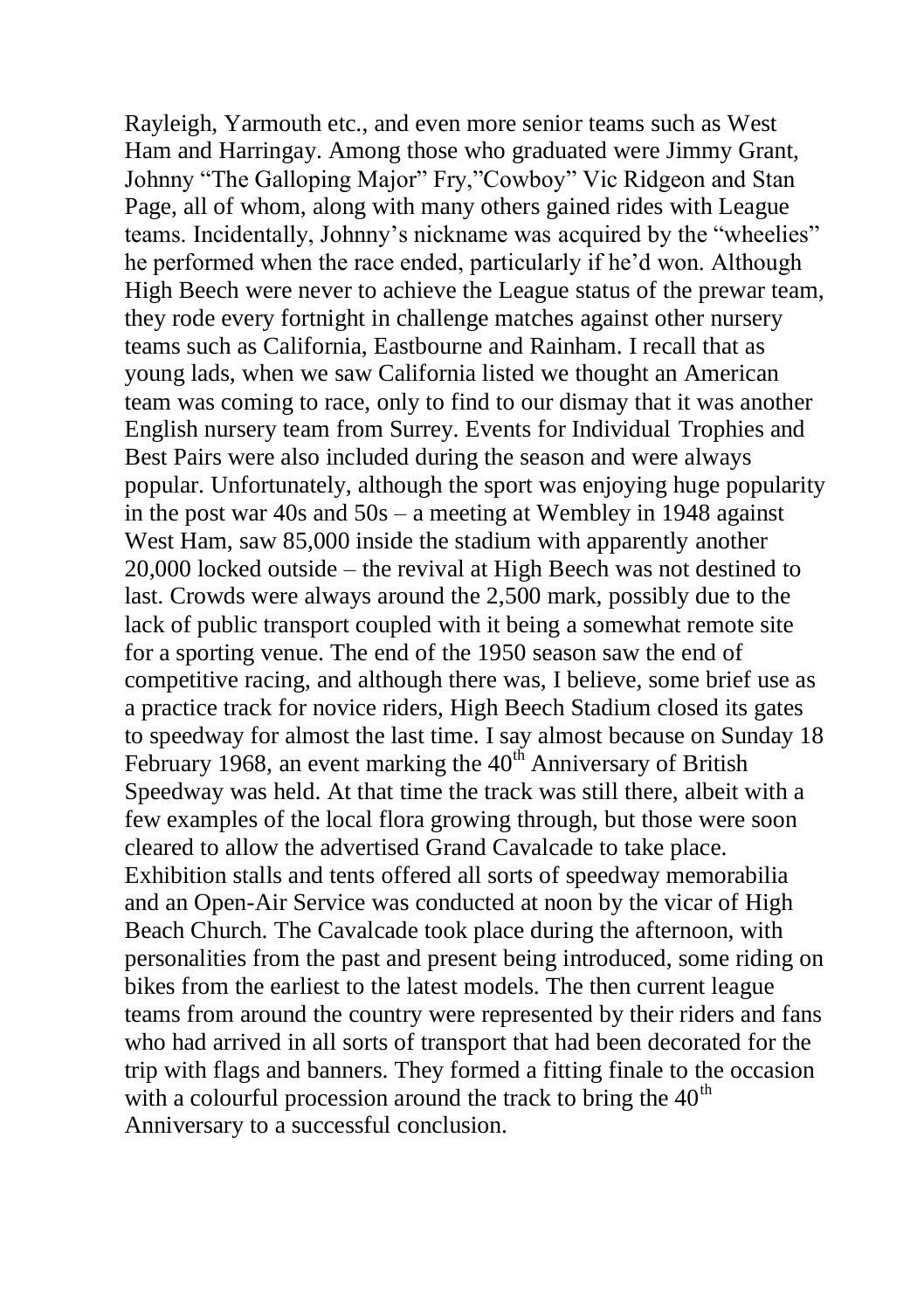A further celebration was held in  $1988 -$  the  $60<sup>th</sup>$  Anniversary – and later, during the 90s, it became the custom for a meeting to be held each year on the nearest Sunday to 19 February around the Kings Oak forecourt and car park. These days were "speedway family affairs" in that riders old and new gathered with the fans, the bikes were brought along and although not ridden, were fired up to add to the atmosphere. There was no charge, it was a get together for lovers of the sport and always well attended. However, whilst I was writing this article, a local newspaper carried the story that this year's meeting was to be held at the National Speedway Museum situated in the Paradise Wildlife Park at Broxbourne, thus seemingly severing the link to the original home. Having contacted the Park, the owner, Pete Sampson, an ex rider with Swindon and Hackney, assured me that the day would follow much the same format as those held at the King"s Oak, and that it had been suggested that meetings could perhaps, in future, alternate between the two sites.

A little known fact is that during its history, prior to the arrival of speedway, the track was used by Loughton Athletic Club, and, as well as being an early running and cycling track, the stadium was used at various times by High Beach Football Club and Loughton Hockey Club. Both are known to have had pitches inside the oval during their history and to have played League matches there. Today there is no longer anything to be seen of the track, but the bank that a young boy ran excitedly round on that day in 1948 still remains, a last reminder of the day that Speedway arrived in England, not in a big city but at "the dirt track in the Forest".

Anyone wishing to learn more of the prewar history of the track may obtain a copy of John Chaplin"s well illustrated booklet *A Fistful of Twistgrip* from the Epping Forest Conservation Centre, price £2.00 if there are any left!

## **Feedback**

The renewal slips are your opportunity to give us your thoughts on what you are up to and what the magazine and the contents. Now the web is up and running Jim is always looking for information and how it is helping you. I suspect some of you think we don"t look at them and give them any thought and that is why you don"t bother completing them.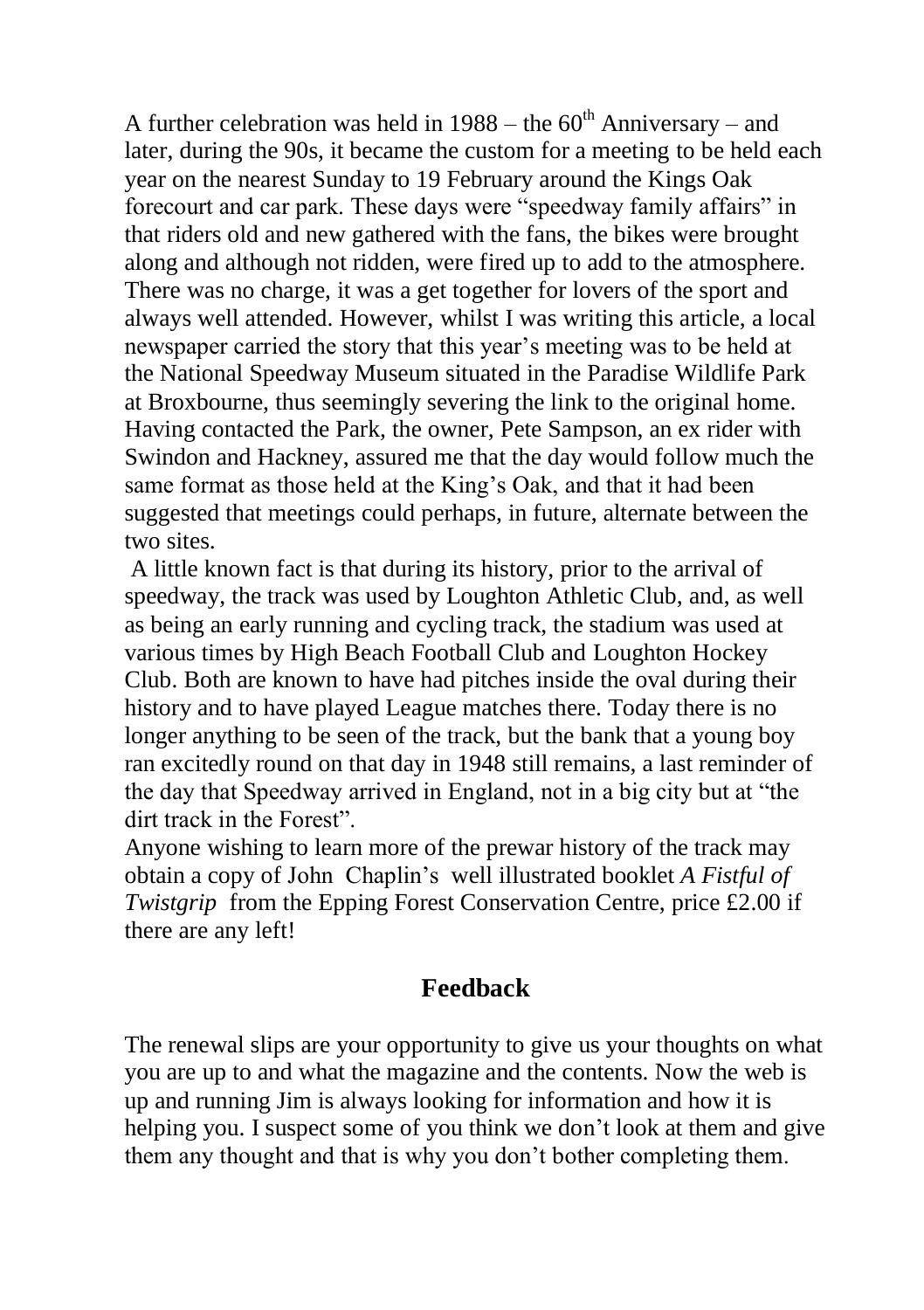Perhaps we don"t give enough feedback these days so here we go. Most of the supportive comments are strong in their praise for what we do so the positives are very positive. It is the negatives we need to look at, (even if some are actually positive) . **Vic Butcher** doesn"t like the poetry which is fair enough. In defence the poetry sometimes carries some information or snippets of interest and, in our view, is worth publishing. **M.W.Howes** would like us to go back to the coloured covers. We"d love to too but we cannot source coloured 90 gm/sq m paper now despite trying a range of sources.

Requests for what we might cover are also interesting. **T.R.Hewat** from Penistone, South Yorkshire asks if we can provide information on differences in programmes where dirt track sometimes means speedway and sometimes is really grass track racing. In response we suggest that the excellent **Homes of British Speedway** is worth checking to see what it says about any venue you unearth and want to check. If this doesn"t give the answers then the approach is to track down contemporary newspapers to see if the event has been reported and if the venue has any back and forward history in the press. Look for weekly motorcycle columns as they often are very informative and look for photos of the event which are also helpful. The contemporary motorcycling magazine are also worth a look as they often published lists of club activities. Currently these sources are likely to be at Colindale which is the British Library Newspaper Library but change is coming sometime soon and they may not be available until relocated. Newspapers may be available locally to the venue. There are back numbers of the Speedway Researcher which list newspapers and where they are held. Finally – Scrambles, motocross, type events were also called dirt track so that is worth factoring in to your search.

#### **Alec Hunter. A Norwich star.**

This story of one of Australia"s and Norwich favourite sons, has been compiled by **Tony Webb** with the help of Alec"s daughter Jan who has many happy memories of her gypsy childhood travelling the speedways of Britain and Australia.

Alexander Hunter was born in the Sydney suburb of Mosman on August 19 1919 His father also Alick was a pioneer rider racing at Sydney and Newcastle from 1927 on Sunbeam and Indian machines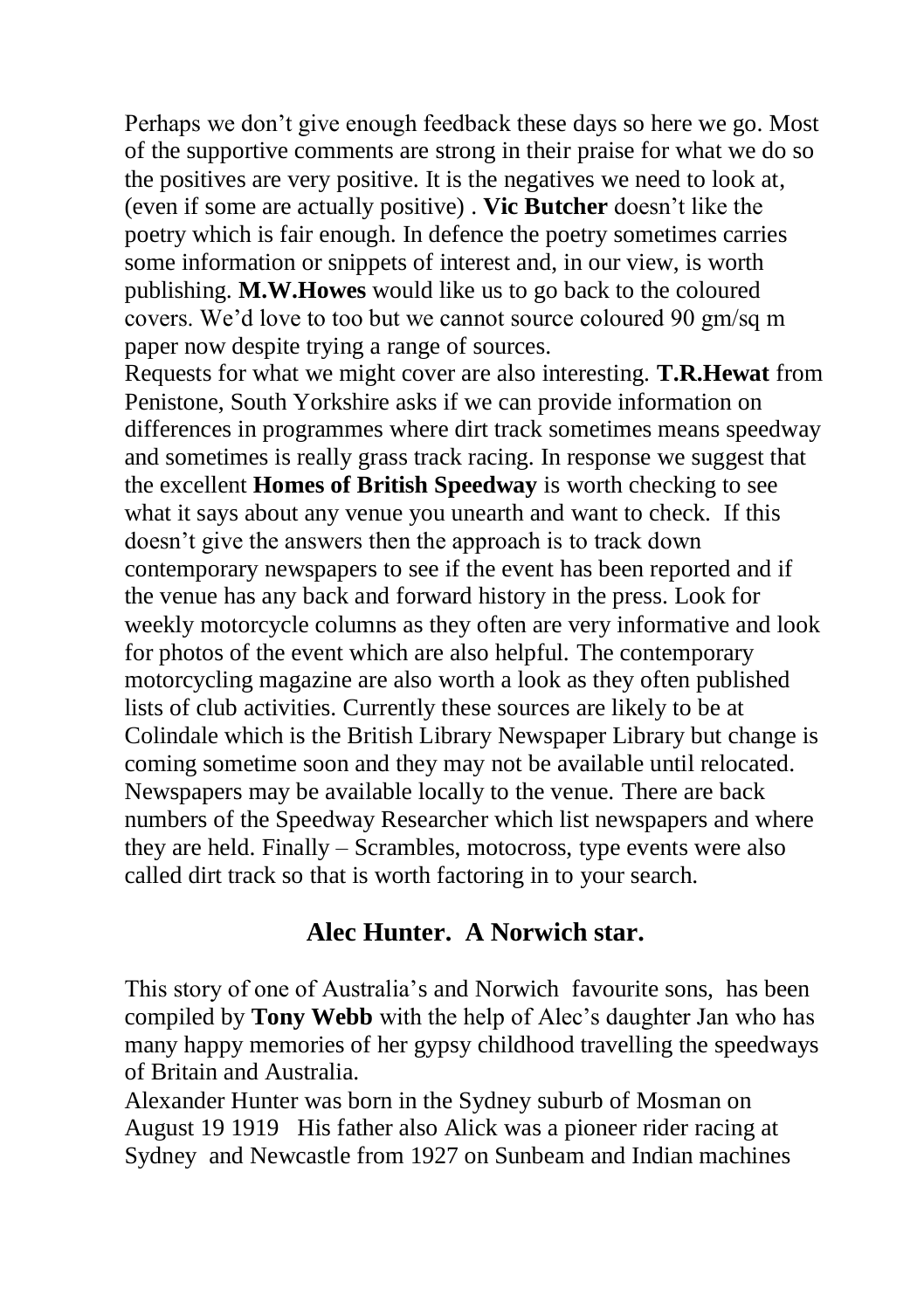.Alec purchased his first motorcycle for five pounds, before he was old enough to hold a licence .He began to make a name for himself in road racing until the Second World War intervened. Joining the  $2/6<sup>th</sup>$ Commando Squadron he saw service in the Pacific Islands campaign for five years. A legacy of those days are re occurring bouts of malaria.. It was said that his father he did not want Alec to become a rider. Alec raced sidecars successfully with his cousin Jimmy as swinger in 1946, then made the switch to solos, it was reported that when Frank Arthur gave him his first rides, he fell off every time for his first three races. He eventually made such progress that he won the 1949 NSW junior championship at the Sportsground much to the delight of his father who had by know relented on his opposition and was now always by his side in the pits. On the recommendation of pre war star Dick Wise, who was managing Norwich he travelled to England in March 1949 to join the Norwich Stars in the National League Second Division. He was in familiar company at the Norfolk track with four other Australians, Bob Leverenz (South Australia), Syd Littlewood (Victoria), Bluey Thorpe and Bert Spencer (Queensland) all established riders.. Alec travelled alone to England. His first outing at Norwich was on April 9 1949 as a member of a Northern side v Norwich, he scored one point. He remained in the second half until May  $21<sup>st</sup>$  when he was selected as a member of an Australian select side in an un- official test match. He responded with a paid 7 from three rides. The Norwich team was a solid side for a newcomer to break into, it was just a matter of biding your time and being in the right place at the right time. The chance came for a team berth on the Stars Northern tour, veteran Ted Bravery was un- available and Alec got his big chance. He responded with 2 paid 4 at Newcastle and 3 at Glasgow White City. He was included in the home side at Norwich on June 18 , his 4 paid 6 ensured his future as a team member. A note here a paid point is a bonus point, when you follow your partner home in second or third position. Once he was getting regular rides he could at last put bread on the table.! The highlight of the season came in the match against Hastings at the Sussex track on August  $17<sup>th</sup>$ , Alec recorded a paid maximum of 11 paid 12 from 3 rides. After then came a string of low scores but his future with the Stars had been made.

The first season was a hard one with a total score of 61 points which kept on the fringe of a permanent team place.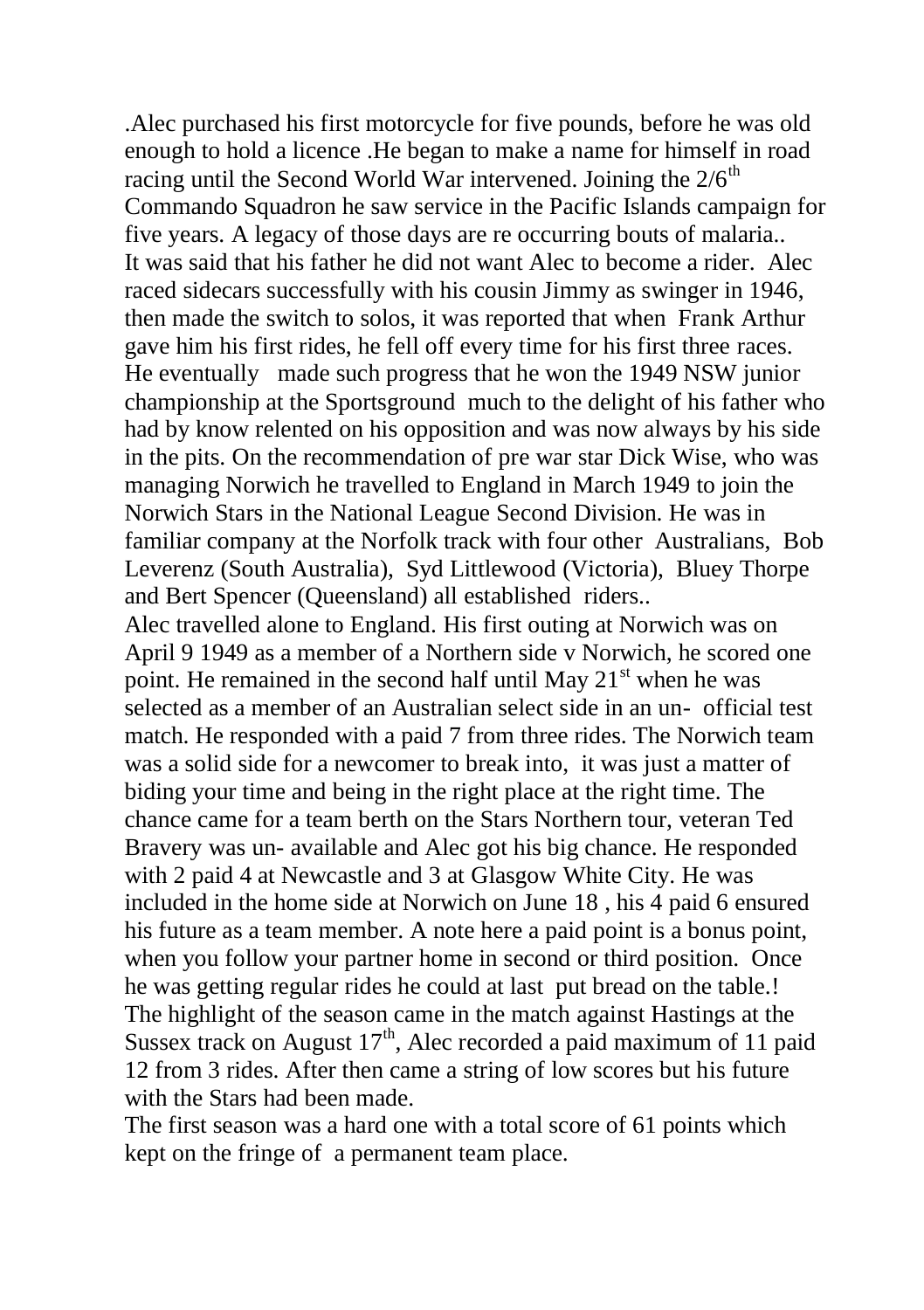Returning to Sydney in November 1949 his first meeting was the Sydney Cup on November 25 when he scored 10 points to finish  $6<sup>TH</sup>$ . His improved form saw him selected for three of the test matches in the seven match series against the visiting English team, although only scoring 3 points from the three matches he was earmarked as a rider with potential.

Alec"s second British season in 1950 was a much happier time for him as he gained a place in the team which won the Second Division title, his score of 158 put him as number 5 in the Stars line up and finished the season with 158 points He was also capped for the Overseas team against Britain at Walthamstow and Halifax returning 2 points from each meeting.

Back home in November 1950 he was selected for Tests against the old enemy in Adelaide, Bathurst and Sydney posting 1, 10 and 7 respectively. In Brisbane on April 7 he won the Brisbane pairs with former Norwich team mate Syd Littlewood before returning to England. The programme ran a feature on Alec under the headline "Knows both ways round," referring to his sidecar days.

The 195I season was to prove his best one, although he had a late return from Australia, he moved up to number four in the ratings with a seasons total of 191 points. On the international scene for the Overseas team he scored 8 at the tricky Yarmouth track and 12 at the larger Liverpool track.. Alec departed from Tilbury Docks on November 7 on the P&O liner Orian declaring to the Speedway News reporter, to return with his family in 1952. Norwich were elected to the First division in the winter but after three consecutive years away Alec decided to sit the 1952 English season out.

Riding in the 1951/52 season in Australia he had ran seventh in the Australian 4 lap championship at the Showground with 11 points. In January he was invited back to Queensland to contest the Brisbane best pairs which he had won the previous year with Syd Littlewood, this time he was paired with Steve Langton, they finished with 7 points not enough for victory.

Alec did not return to England for the 1952 season, it is possible he failed to agree terms with the Norwich management as he wanted to bring his family with him. Finances at the Norfolk club were tight at that time.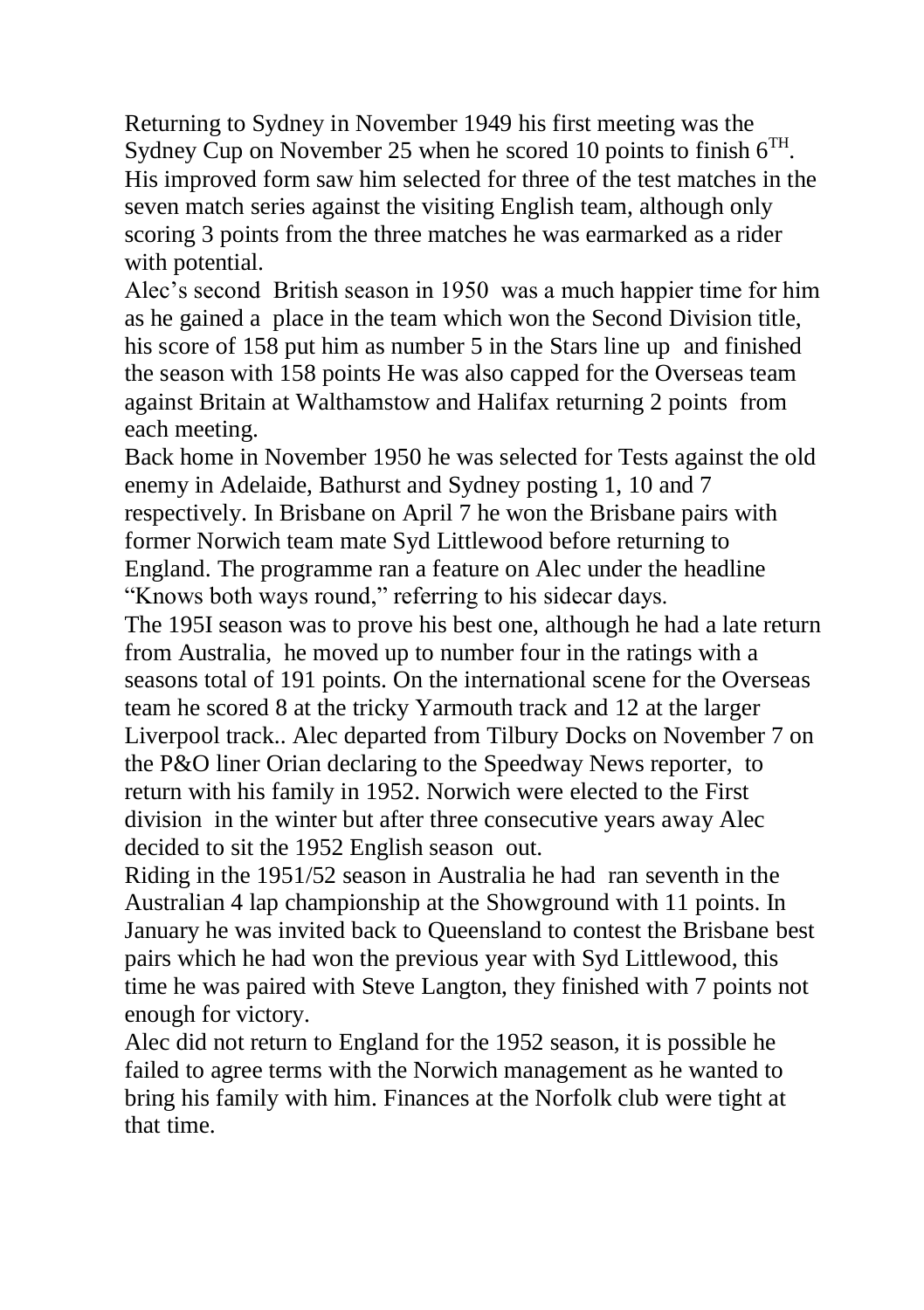When the 1952/53 season commenced at Sydney's Sports Ground he was the star rider. Winning the coveted Golden Helmet he became the man to beat as he defended it against Aub Lawson, Lionel Levy and Keith Ryan.

He rode one test match in the 1952/53 series with a score of 6 points which was the final meeting of his Test career. Sydney journalist Bill McCarthy wrote in the 1953 Stenner"s Annual "*top man at the Sportsground was the improved Alec Hunter,"* considering Lionel van Praag, Dick Seers, Junior Bainbridge, Jack Young and Aub Lawson were frequent starters at the 418 yard track, that was praise indeed. Returning to England after a years gap Alec found that Norwich were now in the elite First Division, Gone were his Australian team mates Syd Littlewood and Bob Leverenz and now under the captaincy of another Sydney rider Aub Lawson. Familiar faces were Phil Clark, Fred Rogers and Fred Pawson. The competition was fierce now in the top flight, it would prove to be a hard season.. The opening meeting on April 11 was the Firs Stadium trophy where he scored a creditable 10 points. The season from then on was one of highs and lows as he suffered a number of niggling injuries, a top score of 9 at New Cross was followed by a string of low scores until he lost his team spot at the beginning of May. Recalled for the match against Bristol he scored 5 points, a tally not to be achieved again for the rest of the season. Alec"s last match in his British career was against Wimbledon on September 12,, sadly he went out with a pointless meeting. His last race was an inglorious finish to his career as he collected a broken wrist and was excluded after a tangle with Cyril "Salty" Brine, the other riders in that last race were team mate Cyril Roger and Wimbledon"s Irishman Dom "McGinty" Perry.

On his retirement from racing , Alec retained his interest by becoming an official at Parramatta. Away from speedway he started an engineering business in Sydney in 1954. Later on he moved to the Sunshine Coast where he kept in touch with former Norwich riders Bluey Thorpe, Bert Spencer and Syd Littlewood.

**Jan Hunter**, one of Alec's two daughters, takes up the story: Dad retired from speedway after the 1953/54 season to concentrate on building his mechanical workshop business and raising a family. He had 3 children by then (finally got his son after 2 girls). He later sold this business and went into a partnership establishing a successful steel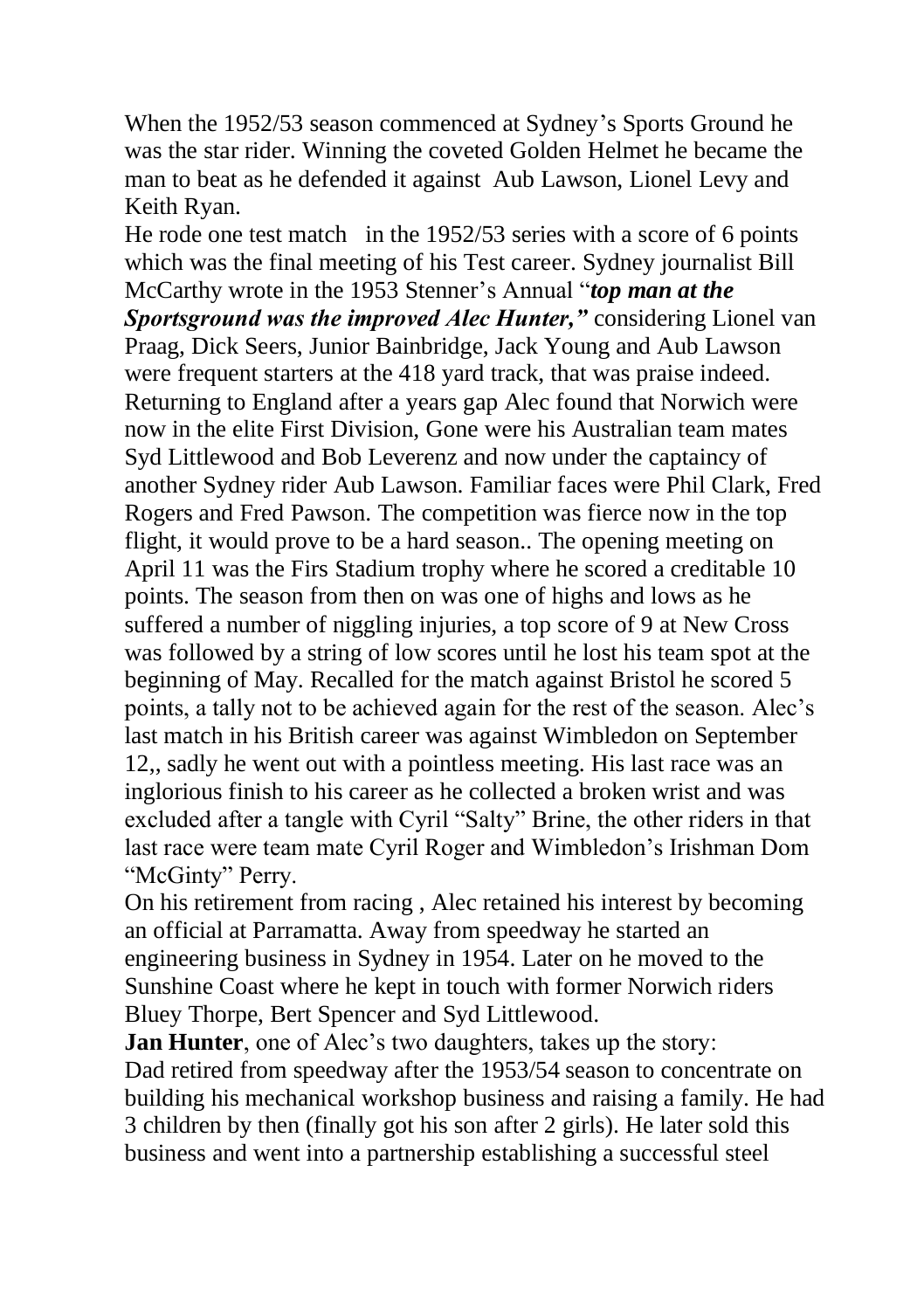fabrication factory in Brookvale. During this time he bought land in Forestville, built a home for the family and his interest turned to speedboats. He successfully competed in the "Bridge to Bridge" races a couple of times and our family and friends spent most weekends at Narrabeen Lakes water skiing. In 1958 our family home and all possessions were destroyed by fire. All we were left with was our car and the clothes we were wearing so some hard years followed for Mum and Dad to re-establish our family life.

Mum and Dad always had the gypsy spirit and after many years in the work-a-day world decided they wanted to see some of Australia and started travelling. My sister and I kept the home fires burning and I worked in the family business while Mum and Dad covered many miles over many months. Then one day I received a phone call to say they'd found a place they really liked - Caloundra in Queensland and had bought a block of 2 units, intending to live in one and rent out the other. They returned to Sydney, sold up and moved to Queensland (1969). First they had a service station and Dad was the local Honda motorcycle dealer so he was often back in the saddle. Caloundra was a small town in those days and the servo was at the edge of town with a lot a vacant land beyond so Dad had plenty of space to 'test run' the bikes. Periodically the circus came to town and set up on this area of land. One day, shortly after the circus had moved on to the next town, Dad was out for his burn around the paddock when he hit a very large deposit of what the elephant had left behind. Mum had to hose him off though almost helpless with laughter.

In 1973 Mum and Dad bought a sand and gravel yard and established Hunter's Sand & Gravel Pty Ltd. They built and operated this successful business until they sold out in 1981. During the years in between they were both active community members, Dad was President of the Caloundra RSL Services Club and Mum President of the Ladies Auxilliary (not sure of years here - will need to check). They did many more trips in and around Australia making many friends far and wide and once retired, they went further afield to England, Scotland, Europe, Hong Kong and they had a wonderful trip in America where they hired a Winnebago and took to the road for several weeks, travelling from one side of the US to the other. When they returned home Dad built their own Winnebago and they continued their gypsy lifestyle until health issues grounded them.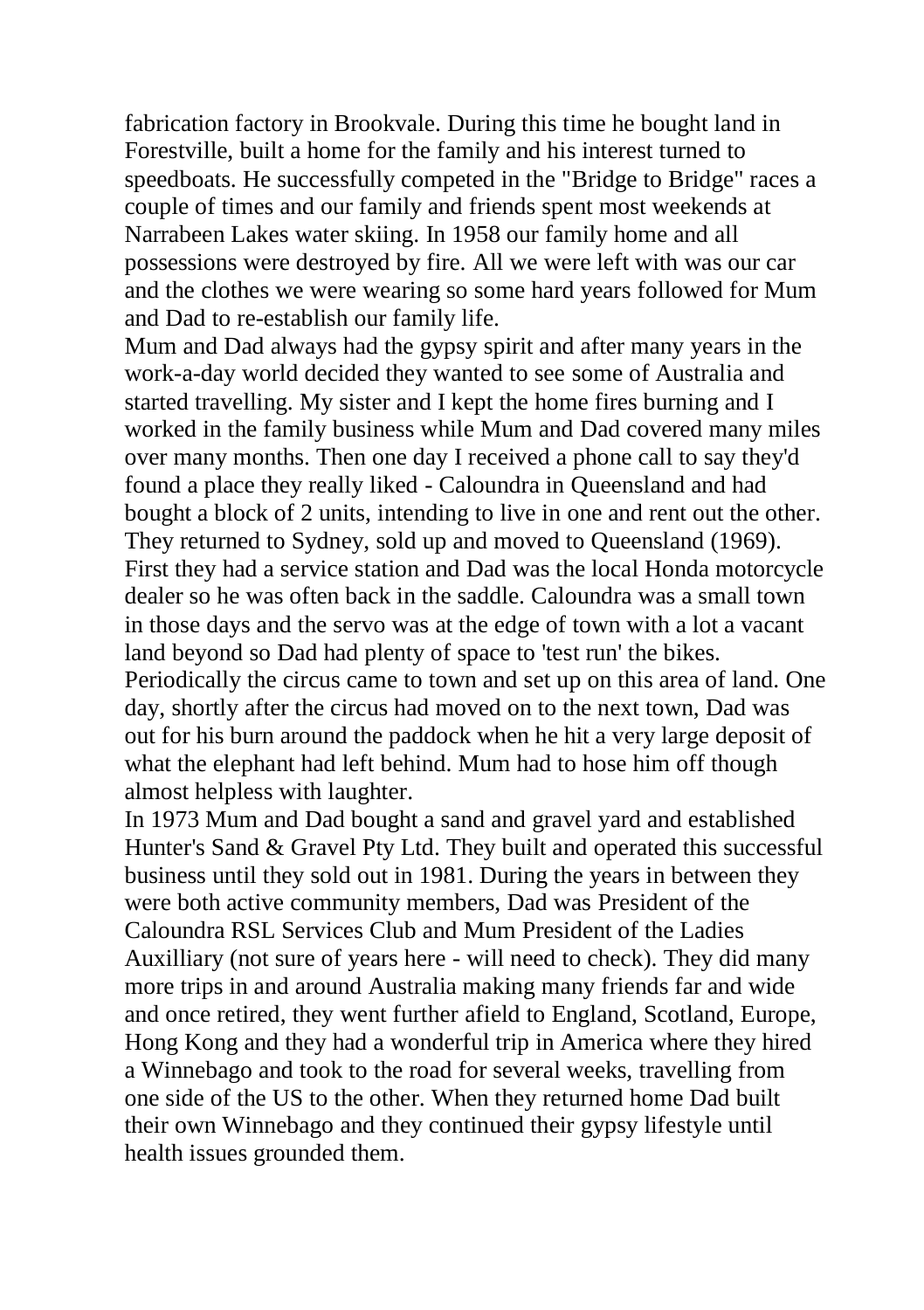Dad passed away 6th September, 2002 and Mum 30th January, 2003. They had travelled life together and we reckon Mum couldn't let him go on without her. They had three children, nine grand-children and one great-grandson. One grandson (my eldest son) inherited his Grandfather's love of bikes and had a few good seasons in Motorcross. We had many happy trips following Mal around the circuit and Grandpa was a proud and happy man.

| 1949    | Norwich       | Division 2   | $27 - 61$ |             |
|---------|---------------|--------------|-----------|-------------|
| 1949    | Norwich       | National T   | $5 - 14$  |             |
| 1950    | Norwich       | Division 2   | 28-158    |             |
|         | Norwich       | National T   | $6 - 35$  |             |
|         | Norwich       | Kemsley cup  | 12-65     |             |
| 1951    | Norwich       | Division 2   | 29-193    | Champions   |
|         | Norwich       | National T   | 11-81     |             |
| 1953    | Norwich       | Division 1   | $10-9$    |             |
|         | Norwich       | National T   | $7 - 34$  |             |
|         | Norwich       | Coronation C | $7 - 14$  |             |
| 1951/52 | Golden helmet | Sydney SG    |           |             |
| 1949/50 | Australia     | England      | $3-2$     | Sydney      |
| 1950/51 | Australia     | England      | $3-18$    | <b>SAS</b>  |
| 1951/52 | Australia     | England      | $1-6$     | Sydney      |
| 1950    | Overseas      | G B          | $1-$      | Walthamstow |
| 1951    | Overseas      | G B          | $2 - 20$  | YAR LIV     |

Norwich historian **Bryan Tungate** recalled the first time he saw Alec, My first meeting with Alec was at the Firs Stadium in 1949 when I was just coming up to 10 years old  $\&$  Alec was first at Norwich to join the "Stars" team

As usual there was about a dozen of us leaning on the safety fence watching Paddy Mills tearing around the track on a bike. Paddy would often do this just wearing a jacket & pair of overalls before getting ready for practice or taking some juniors for a training session. Suddenly we became aware of this chap walking down the pits. He was wearing a big hat and a leather coat with a big belt tied in a knot (not buckled like normally it would have been) He said something like "Jeez fellas, what's happening out there" - just as Paddy Mills came hammering round in a cloud of cinders. Les, the Chief mechanic said "Dont worry about him, that's Paddy warming up a bike for some new bloke who is coming here today for a trial to join the team" The chap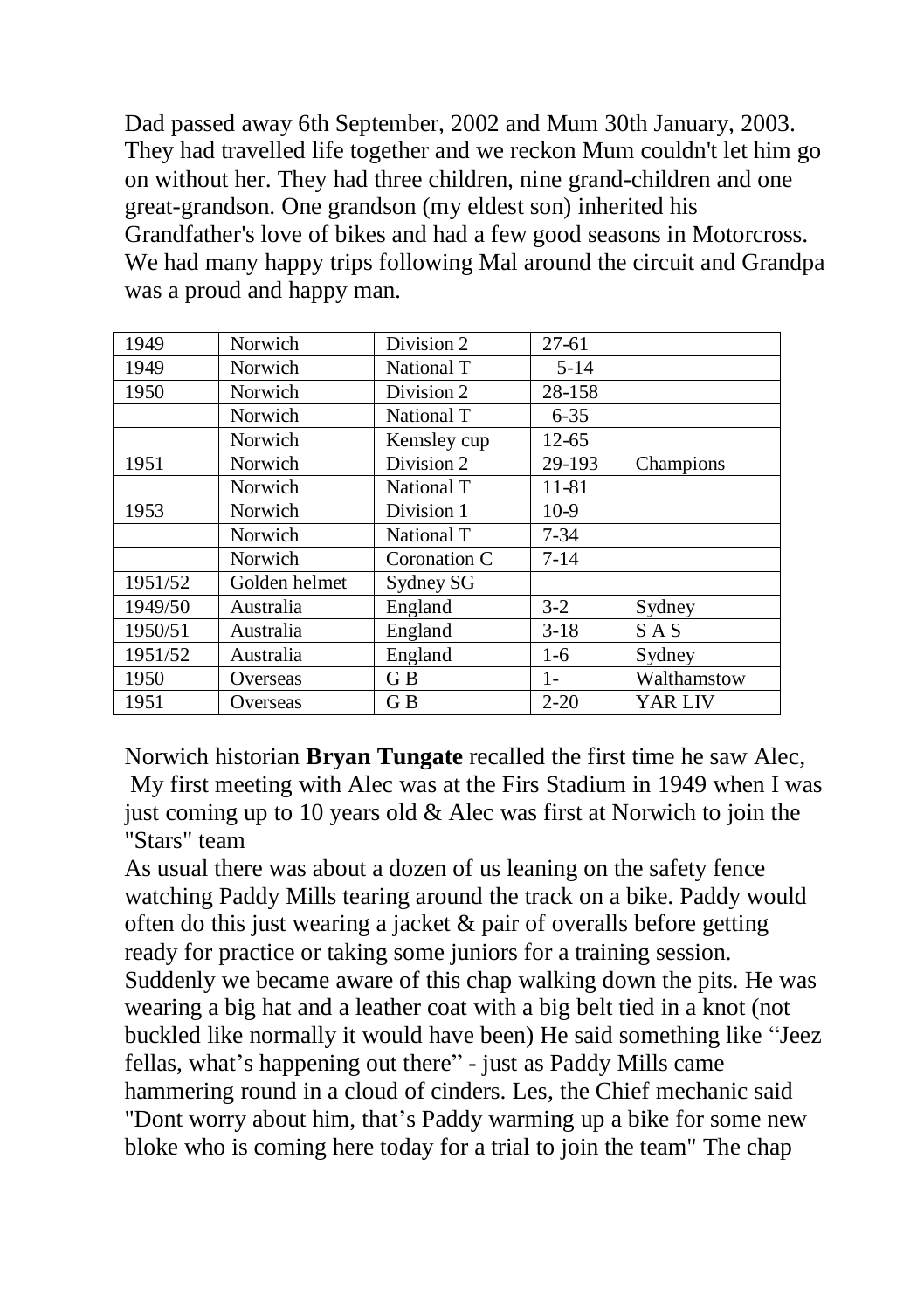was somewhat taken aback and said "I think I ought to go back home as I don't go that fast when I am racing  $\&$  he is only warming the bike up" When asked why? he replied "well I am the chap who has come for a trial". Needless to say everyone had a great laugh at this and from that day on Alec was "one of the boys" And I never did see that belt buckled, it was always tied in a big knot. Alec was a great asset to the Stars during his time with us. Although overshadowed by Bob Leverenz it would be fair to say that Alec certainly was well loved by the followers of the Norwich Stars speedway team from 1949 to his final farewell in 1953. I think Alec, like Leverenz & Kiwi Merv Neil all retired too early but they obviously had their reasons for packing in coming over here to ride speedway.

By **Tony Webb** with the valuable help of Jan Hunter, Bryan Tungate Norwich ,Speedway Researcher, the late Keith Farman Yarmouth historian, John Williams, Mike Kemp Norwich author and historian, Trevor Littlewood Barry Lane Historian Queensland Vintage Speedcar Assoc. 20/8/2009.

### **Publications**

Flush with a pile of birthday money, (How old Jim? – Old Jim fine!) **Jim**, has been "blowing it" on books.

The books by Barry Briggs, Leigh Adams and Ivan Mauger have all been added to the bookshelf after being read at a furious pace. These have been well reviewed elsewhere so we won't cover them here. Suffice it it to say, they have all been a good read. However, if you do want to add a book to your list for Santa, let me commend the book about Alan Wilkinson titled From Two Wheels to Four. Sadly the four wheels are on a wheelchair rather than on a racing car and the book written by Richard Frost looks at Alan"s life before and after the life changing accident. The book is a really good read. Contact [TheAlanWilkinsonStory@hotmail.com](mailto:TheAlanWilkinsonStory@hotmail.com) for details of how to buy it or, the book is also available for sale by sending a cheque/PO to : The Alan Wilkinson Story, PO Box 1133, Warrington, Cheshire, WA1 9DJ. Cheques/PO payable to : The Alan Wilkinson Story. Cost is £18 (£15+£3P&P). The book is published by **Ian Corcoran** and every penny of the cover price  $(£15)$  goes directly to Wilkies' bank account. Ian personally published the book and thanks to forward subscribers and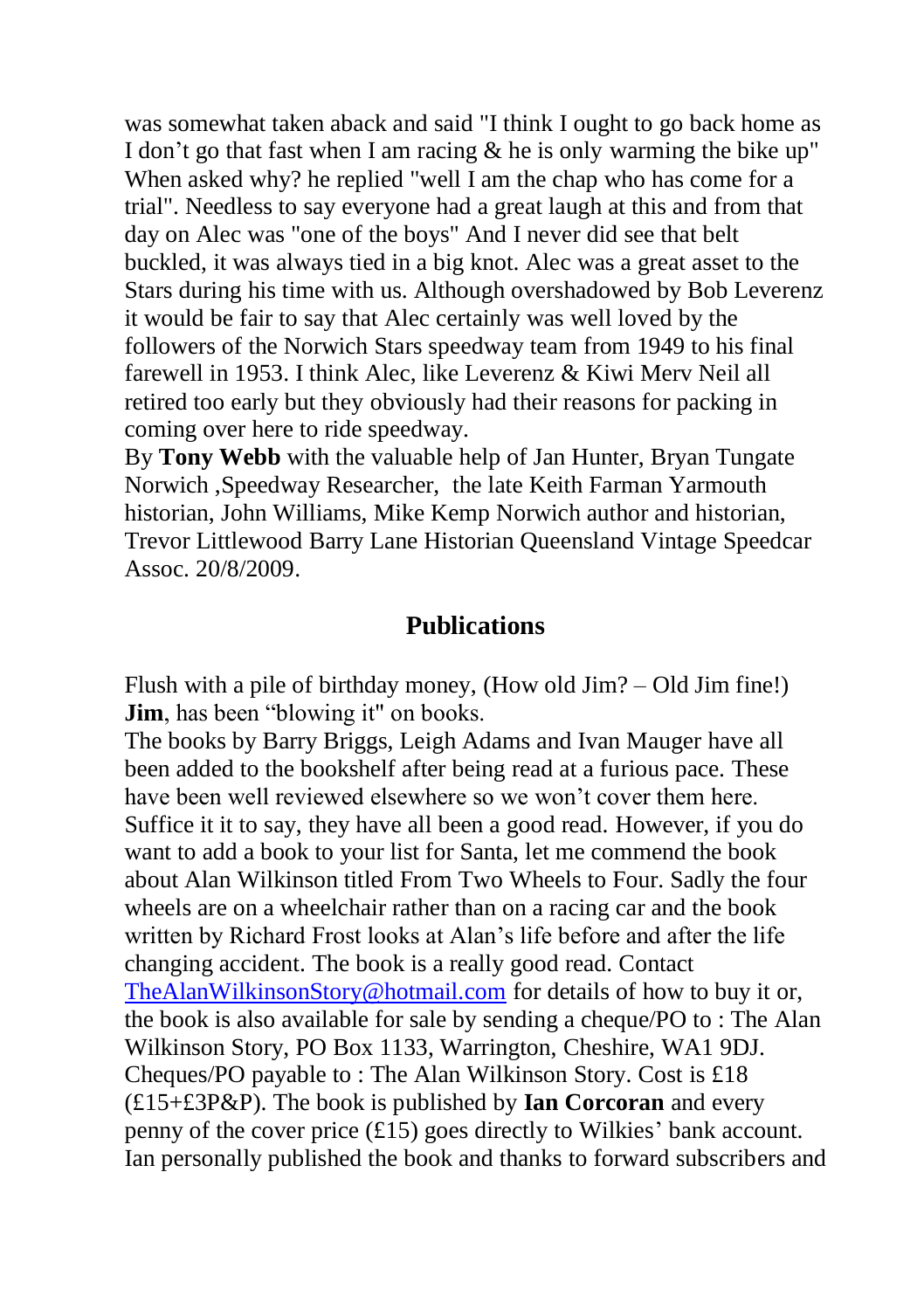advertisers plus utilisation of business contacts has meant that Alan gets everything.

**Tony Webb**'s book on Aussie Pioneer venue entitled "Speedway" Tonight – The Story of Davies Park Speedway" is the result of some hard research and efforts like this are worthy of support. This traces the history of speedway racing at Davies Park, Brisbane 1927-1932. This well researched book by Tony Webb includes a study of the legendary promoter A.J. Hunting, commentary on the Australian riders corresponding seasons in England, details of company structures, Council decisions and social connections. Many little known facts were uncovered during the author"s research which make interesting reading. Advice on the manuscript was received by four well-known speedway historians in the UK and Australia to ensure the book was as historically accurate as possible. Price is \$25. [approx. £12] plus postage \$13 approx[ £6] Available now from the author at 15 Tranquil Street, Sunnybank Hills, QLD 4109 AUSTRALIA phone 61 7 3711 5885 [binbooks@iinet.net.au](mailto:binbooks@iinet.net.au) Or from www.abebooks.com just go to book search and key in "Speedway Tonight" **.** So, another for the armchair on a winter's night.

## **The Last Meeting at Harringay**

**Alan Bates** from Folkestone looks at the demise of Green Lanes. Harringay Speedway opened in 1928 and they continued until the early months of 1931 season, but were forced to close due to poor crowds, They returned to the scene in 1934 and operated until the outbreak of War in September 1939.

The track did not reopen straight after the war like the other Division One London tracks but they were back in 1947. This time they ran until 1954 when they finished bottom but one of the League.

There were a few open meetings in 1958 and 1959 and two of importance in 1961. The first 1961 was the Big challenge to the World Final, The Internationale while the second and last was the Provincial League Riders' Championship.

The first heat of this Championship saw three riders fall at the first bend and Tony Lewis excluded from the re-run. This was won by Maurie Mattingley (Plymouth) from Vic Ridgeon (Wolverhampton) and Graham Warren (Wolverhampton). Ivor Brown of Cradley Heath won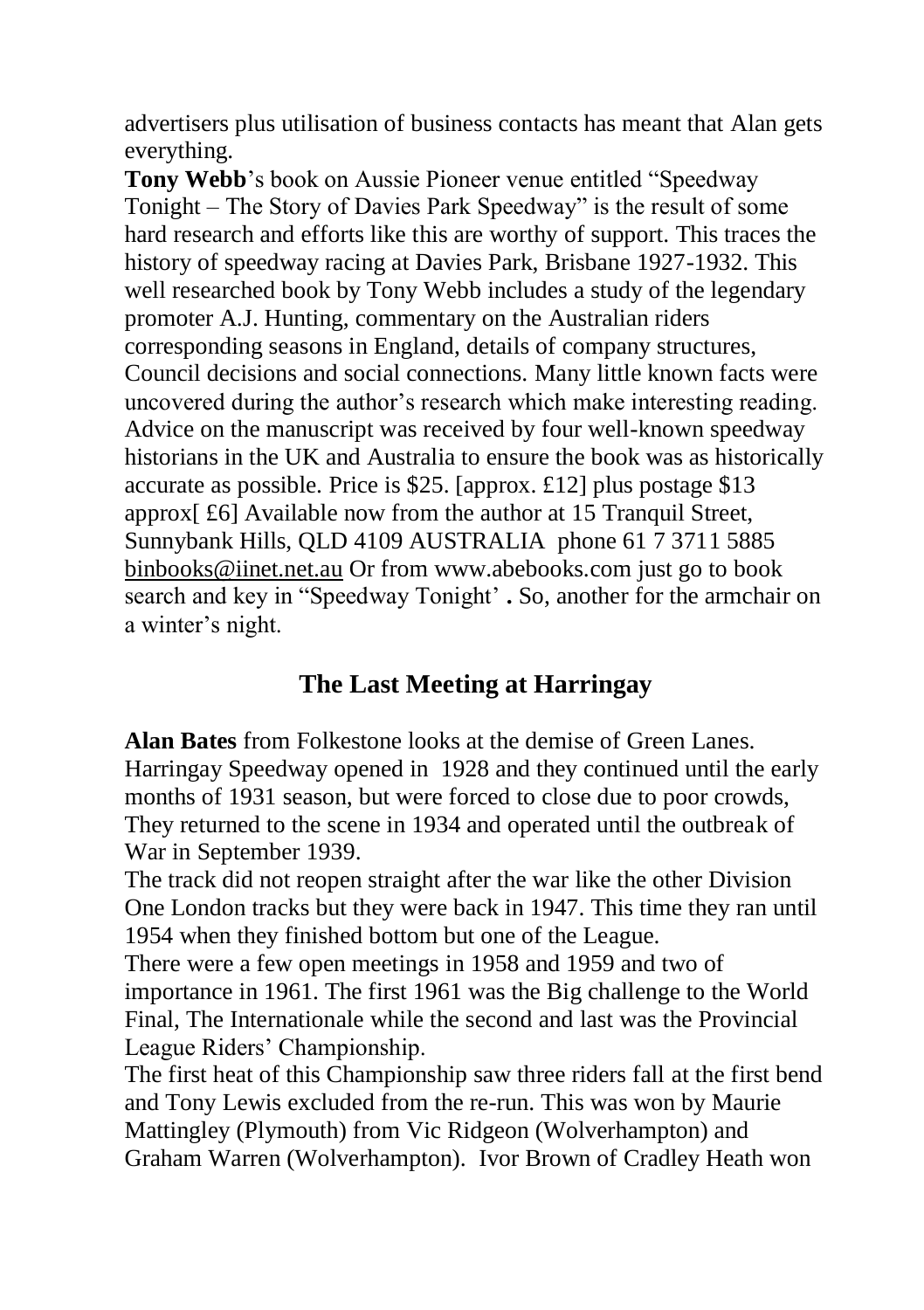heat 2 when Pete Jarman of Stoke fell. Heat 3 had to be re-run when the tapes broke and Reg Reeves of Rayleigh won the re-run.

The next three heats went without mishap but in heat 7 Vic Ridgeon and Pete Jarman (again) fell to leave Trevor Redmond (Wolverhampton) and Len Silver (Exeter) the only finishers. Jack Scott (Plymouth) won heat 8 and Stan Stevens of Rayleigh won heat 9. At this stage Reg Reeves, Ivor Brown and Trevor Redmond had won both their races and Maurie Mattingley had scored 5 points from two races.

Trevor Redmond beat Ivor Brown in heat 10 and Reg Reeves won heat 12. Heat 12 saw Pete Jarman finish a race for the first time on the night but he would fall again in his next outing. Maurie Mattingley won heat 14 to take is total to 9 points after 4 which was level with Reg Reeves and Trevor Redmond who had only taken 3 rides. Ivor Brown (3 rides) and Cradley Heath team mate Harry Bastable (4 rides) both had 8 points.

The clash of the front runners in heat 15 saw Ivor Brown"s chances go when he crashed and Reg Reeves took the 3 points. Trevor Redmond won the last of the races in the fourth round taking the flag at the end of heat 16.

The crunch for the unbeaten pair came when they met in heat 17. Trevor Redmond, who was leading the race fell at the last bend of their encounter and he effectively handed the win and the title to Reg who completed the night with an unbeaten 15 point maximum. It could be argued that Reg was lucky that two of main contenders fell when he had raced against them.

Maurie Mattingley won his last race and, as he and Trevor Redmond had both finished joint second on 12 points, they need to face each other in a run off. This was won by Trevor in what turned out to be the very last race ever run at Harringay Speedway.

The top finishers were Reg Reeves 15, Trevor Redmond 12, Maurie Mattingley 12, Ivor Brown 11, Stan Stevens 11 and Jack Scott 11.

# **Well! Did They Ever Turn Up?**

Recently a programme turned up which was unusual to say the least. It is folded A4 sheet for the Wales and South England versus Poland match of  $5<sup>th</sup>$  August 1966 at Newport. In the programme Ken Sharples advises that the real programme had gone adrift on British Railways and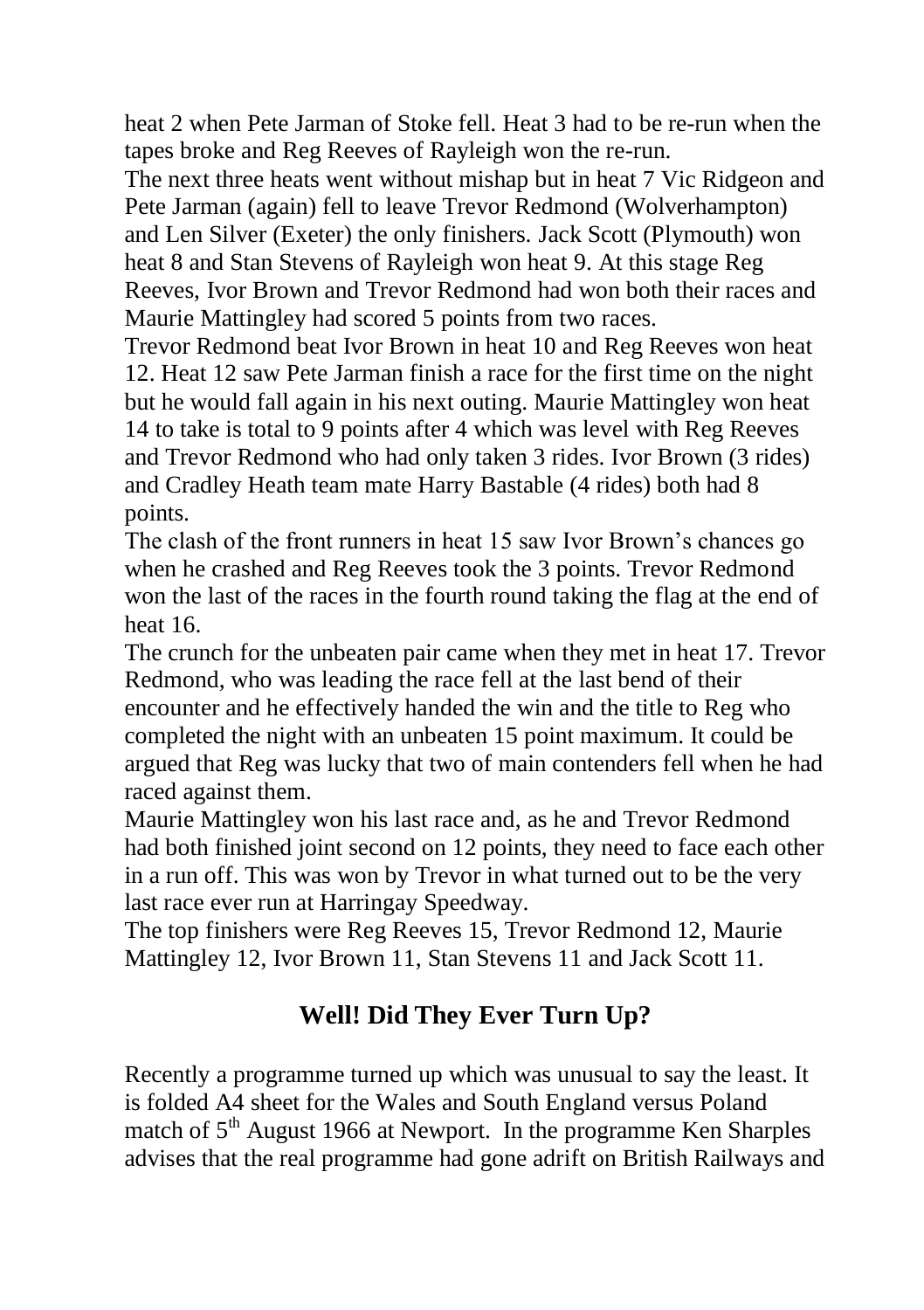that they may not have been able to get hold of them in time. A quick email exchange with Brian Collins, who runs the excellent web site with International details, confirms the programmes did turn up and Brian features both covers on his site. **Jim Henry**

### **Southern Area League**

As well as progressing the 1960 season for the web I have been trying to pull together the details for the Southern Area League which operated in the 1950s. If I haven"t been in touch with you and you may have information, please do get in touch if you have any heat detail information you could give me. It is a hazy time and it would be good to record it for posterity. I"m not just looking for the League events but also the many open meetings and such like events. Interestingly, for many years, the races at Rye House were only over three laps. The work is throwing up many interesting names. **Jim Henry**

## **Bert Perrigo**

**Frank Whitehouse**, from Birmingham, liked this item and adds that Bert was a member of the Birmingham Motor Cycle Club which staged the first meeting at Monmore Green in Wolverhampton on  $30<sup>th</sup>$  May 1928.

The club also opened its own track at Greet in Birmingham in August 1928 and this was located right behind the BSA motorcycle factory. Bert raced in the 500cc event beating Jack Parker to reach the final which was won by Bunny Wilcox who had a faster BSA. Bert was also solo winner of the British Expert Trials in 1929 and again in 1931. He was also President of the club in 1950.

# **Brighter Largs 1930**

When researching my history of Glasgow's pre war speedway tracks I came across a mention of the possibility of dirt track racing featuring in the above event. At long last I managed visit the local history record office in the area to check out the local press namely the Largs and Millport Gazette.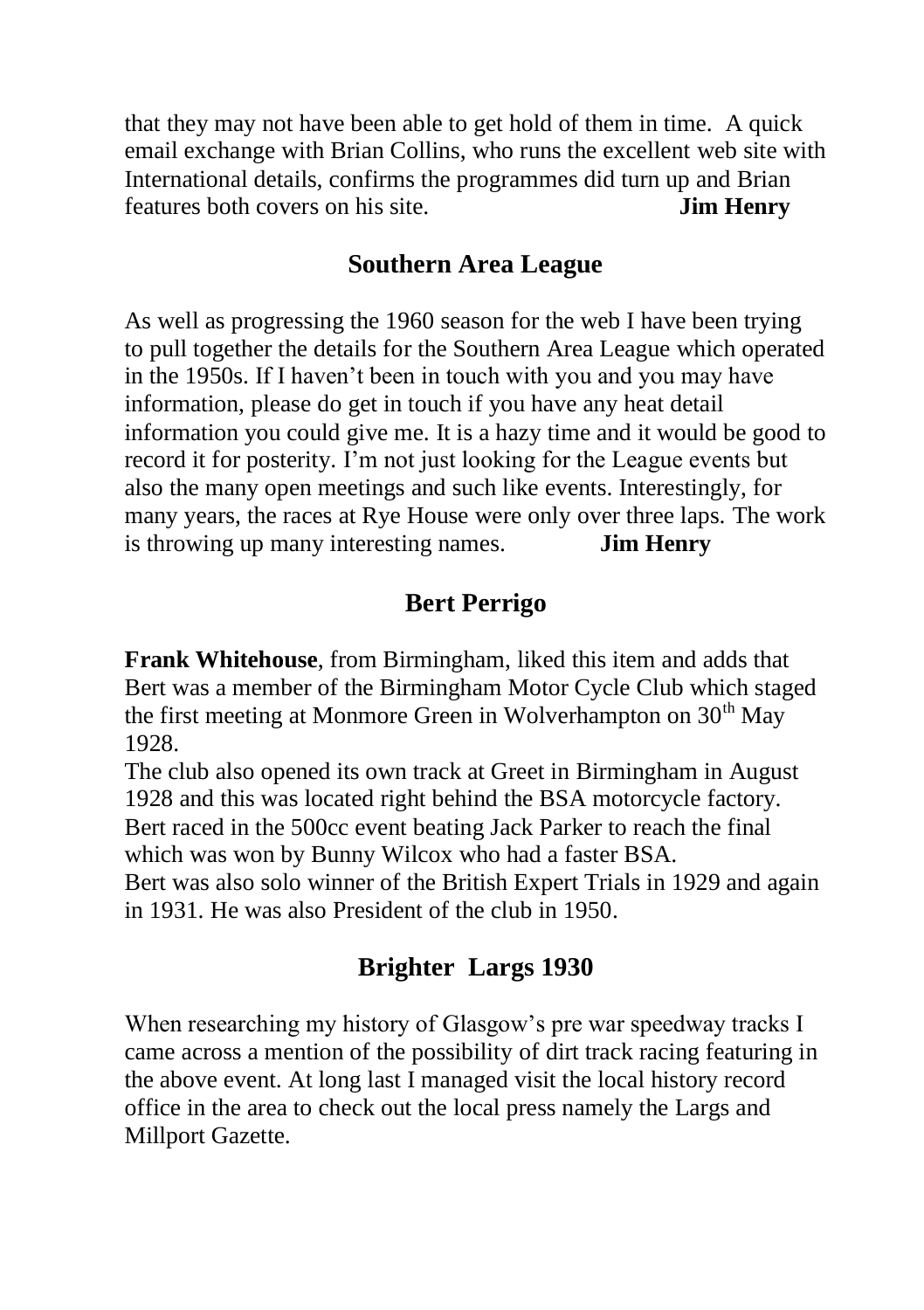The newspaper reports that the possibility action at Troon was mooted by the Town Council in May 1930 and they were actively thinking about staging five or six races on a running track at Barrfields in the town in the last week in July. Someone had visited White City and concluded their potential venue was a bit narrow for four bikes but could accommodate three.

For whatever reason, most likely the narrowness of the track, the idea must have been shelved as the Brighter Largs week passed off without any bike action.

Barrfields can be found on Google Maps just south of Brisbane Street and immediately west of Brisbane Road in the town of Largs which is on the Clyde coast between Ayr and Greenock. **Jim Henry** As a PS I also had wee look at a local paper close to Ayr for 1937. The second meeting had fleeting mention stating the spectators at the track "were protected by a solid wooden safety fence."

## **My Mike Faria Story**

**Jerry Decius** from California has penned the following item on his role of encouraging one America"s best to take up speedway.

In the late 1950s, as a teenager, I first fell in love with motorcycles. I don"t really know why for certain, I just did! I"ve always wanted to ride from the beginning, never upon the streets or highways. My father built and raced two of his own midget cars from late 1947 until late 1953, both having the famed Ford V-8 60 flathead engine. That's probably when my interest in engines and how they functioned began. From September of 1959 until September of 1963 I served in Uncle Sam"s military service. Later in 1963 I purchased a 200cc Bultaco and began my amateur racing career. First riding scrambles, then advancing to quarter-mile and half-mile class "C" dirt track racing.

In the Spring of 1974 I was first introduced to the sport of motorcycle speedway. When I saw my first speedway race my jaw almost literally fell to the ground! No brakes? No gearbox? I was immediately "hooked" as they say. I purchased a beautiful 4B J.A.P. from a friend who owned the local motorcycle shop. In the spring of 1975 I had the opportunity to purchase an early model JAWA 890 (2 valve) and began using the JAP for a back up machine. I"ll have to admit I wasn"t all that good but I was surely having the time of my life. God, did I ever have fun! I have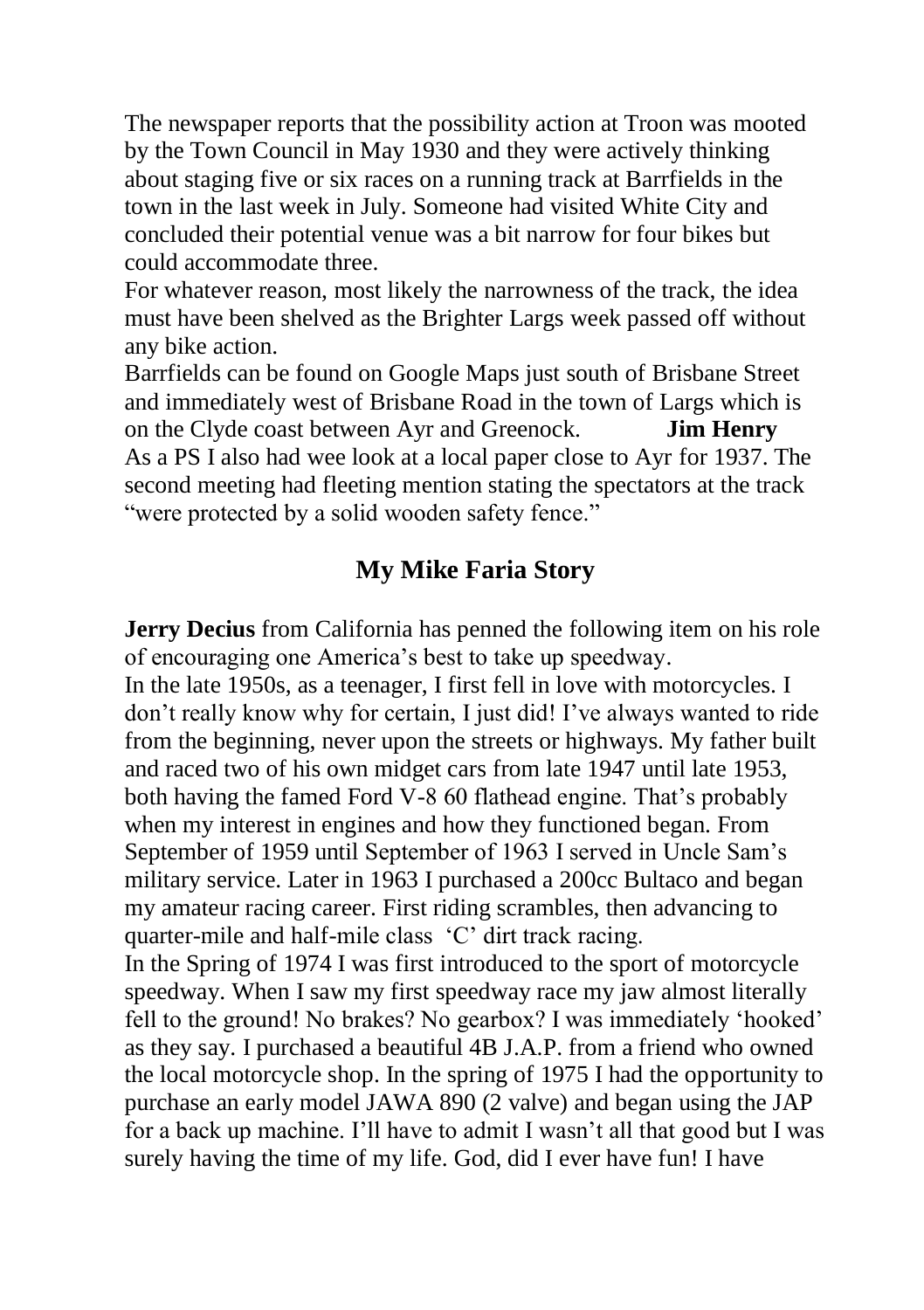always felt that if a person got too serious with racing, all the fun was taken, out of it. Besides I had a good full time day job driving a city bus, making pretty good money.

It was in early spring of 1975 and I had already been racing speedway for a year. I was working a split shift and had noticed a sign on the front of an old abandoned building one night on the way home that read "opening soon, motorcycle accessory shop". I passed the building every night on my trip home from the bus garage. Later, after the store had opened, I would stop by on my split shift and talk to the young 19 year old manager.

I learned his name was Mike Faria and he was co-manager of the store with his brother Dave. I had heard of Mike as he was already making a name for himself in scrambles and dirt track racing. I also found out later that I drove a bus with his grandmother Dorothy.

Several weeks went by and I would stop at the motorcycle accessory shop from time to time and talk motorcycles in general with Mike. The subject always seemed to turn to racing and I suggested, just as a passing fancy, that one day he should buy a speedway motorcycle and give the sport a try as he would probably like it.

In the early summer of 1975 Mike first tried his hand at speedway racing. By the Summer of 1979 he was proclaimed to be the top rider in Northern California.

I lost contact with Mike in 1982 when I was forced to quit racing because of medical reasons but found out a few years ago that by the mid 1980s he had become the Californian champion and, in the Fall of 1990, he had become the motorcycle speedway champion of the entire United States. I also learned he had ridden for the Belle Vue Aces in England and the Edinburgh Monarchs in Scotland during the 1995 season. (Mike had a year with the Scottish Monarchs at Shawfield in 1996.)

I am very proud of Mike and will never forget the day I suggested to him that he should try motorcycle speedway racing. I might not have started him in speedway racing but I know in my heart that I planted that seed in his mind. I have only talked to him a few times in all these years but he still recognizes me and always says something to the effect of "Hi Jerry, how are you?" That for me is the best part.

Mike is still riding a speedway motorcycle as well as a 20 year old boy. Good luck to you Mike.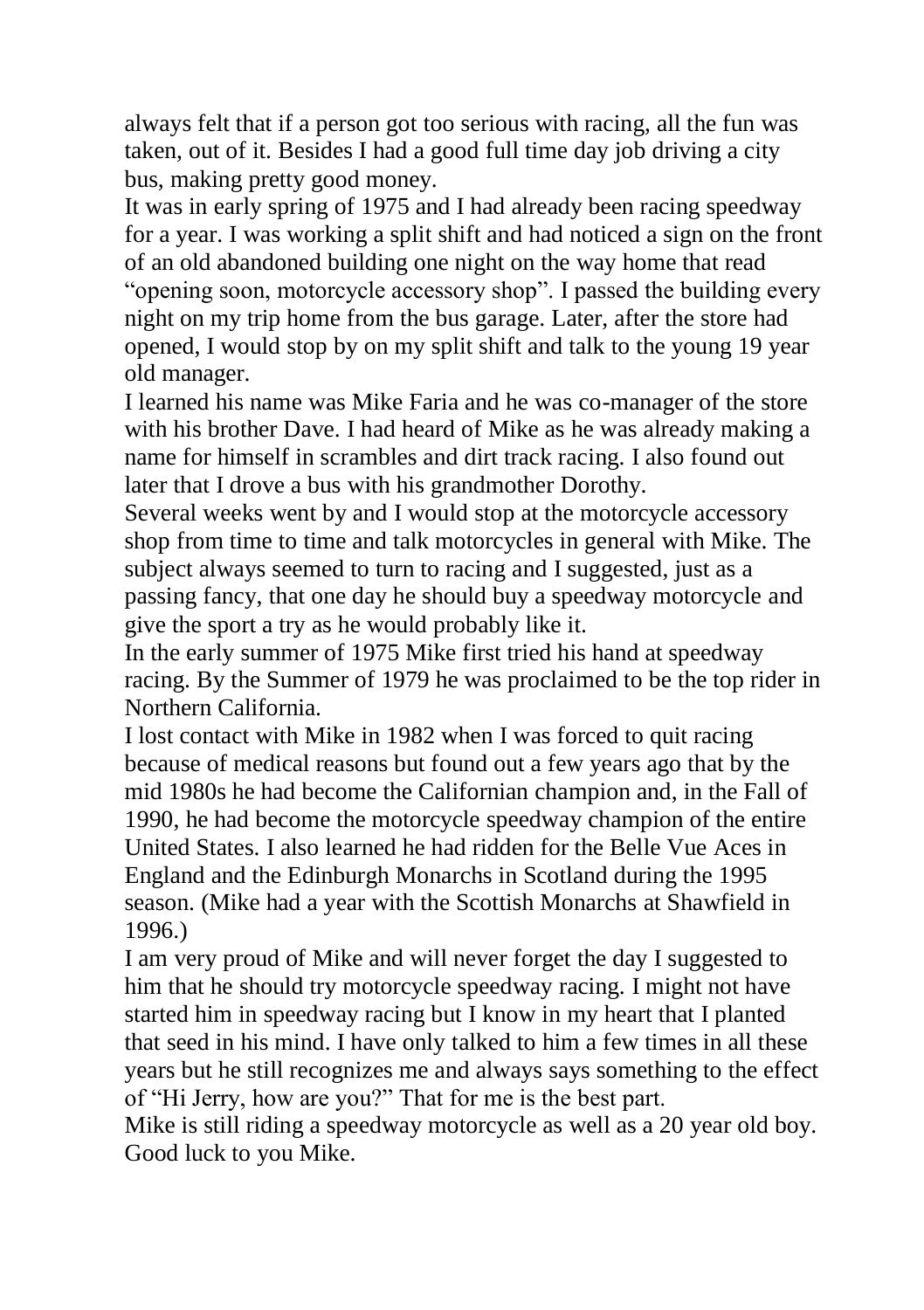## **Information Gathering**

Our poor old Webmaster **Ron McNeil** has been enjoying the best of health and this has resulted in a bit of a backlog of updates. However, and to his credit, Ron has been struggling along and you should see a few more updates including some Provincial League files for 1960. Over the Winter Jim is going to press on with 1960 and hopefully that season will be up and running before next season. As ever Jim is looking to fill the gaps in the files on the site for the period 1946 – 1964. Jim"s needs lists do continue to shrink but there are still loads especially Wombwell, and Aldershot which have massive gaps. **Bob Ozanne**, who is plugging away with the pre-war era, could do with help to pull together the meeting information for that era. If you are interested in this era we can put you in touch with Bob. **Steve Wilkes** has sorted out details for 1965 to 1969 and has helped Jim with details of meetings not reported in the Speedway Star for the period 1960 – 1964. Again, if you want to help for this era, we can put you in touch with Steve.

**Mark Aspinell** and **Joe Wake** both deserve mentions and thanks for chipping in files to swell the ranks and **Robert Bamford** has to be thanked provided his files for Swindon 1960 to 1964 while the group fronted by **Stuart Staite-Aris** must be thanked for their Coventry research which is now appearing on the web.

The gaps close with every file added and we welcome any help. In addition to the above we now have the late **Keith Farman**"s Yarmouth information on CD so if you need to check anything out there – please contact Jim.

Finally, **Barry Stephenson** is working on compiling details of wartime meetings which were not just confined to Belle Vue. Rye House, for example, ran semi-regularly during this era. If you have any meeting details for this era (late 1939 to 1945), please get in touch and we"ll put you in contact with Barry. Yet again the fruits of Barry"s efforts will appear on the web in due course and will bury a few myths about this era.

As I boringly remind you all, all too often, and quote Rabbie Burns "Facts are cheils that win a ding." With the heat details the facts can be abstracted and arguments sorted.